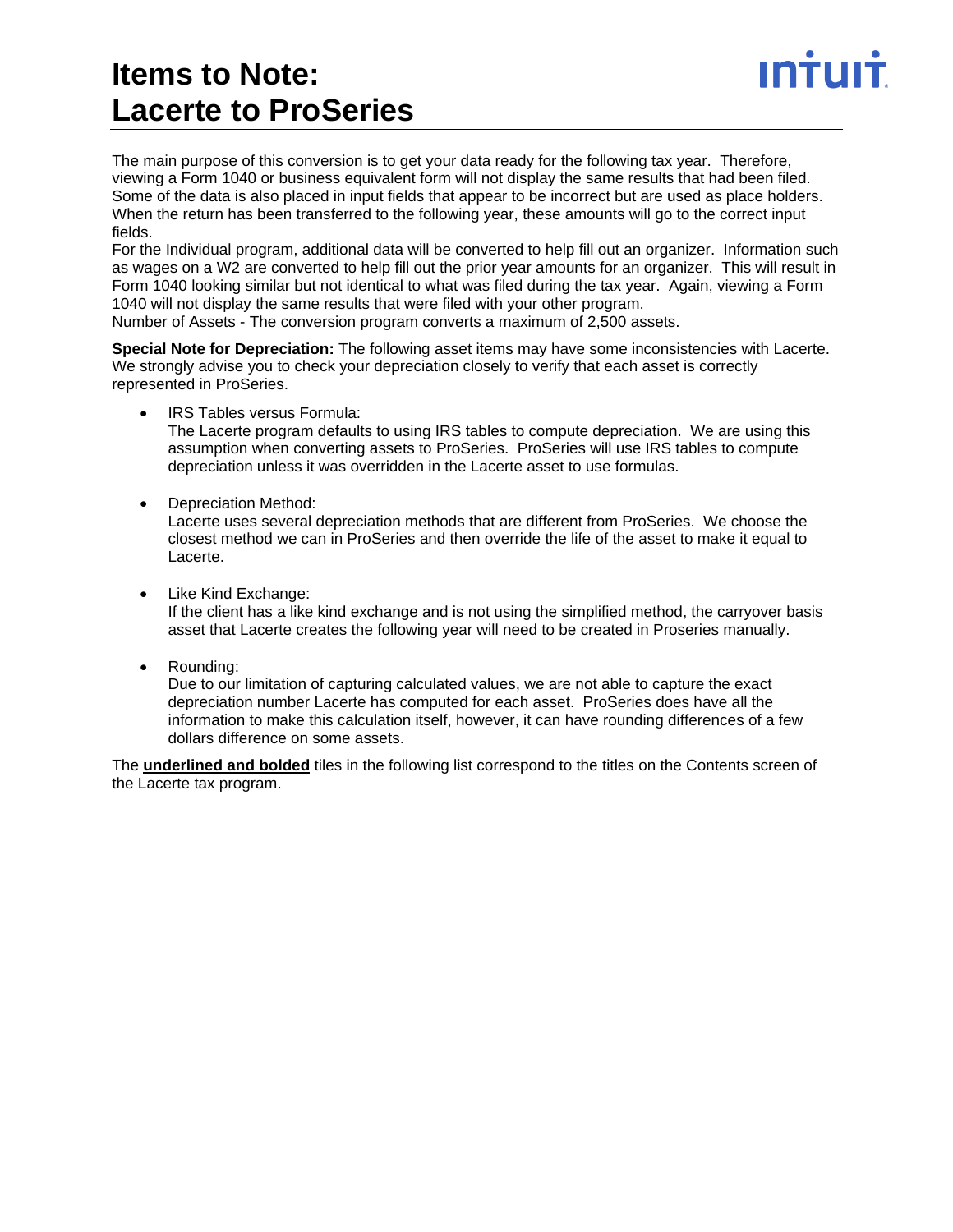

# **Client Information**

Taxpayer Information Spouse Information Filing Status Registered Domestic Partners MFJ/MFS Comparisons Year Spouse Died Address and Contact Information Resident State

## **Dependent Information**

Dependent Name Date of Birth/Death/Adoption Claiming EIC/Child Tax Credit Qualifications

### **Miscellaneous Information**

Presidential Campaign Designee Information

### **Direct Deposit**

Direct Deposit Information Multiple Deposit Information

# **Pay by Refund (Refund Advantage)**

Taxpayer ID Spouse ID Physical Address

# **Next Year's Estimated Tax**

Estimate Options Estimate Threshold Estimate Rounding Option

### **Does Not Covert: Estimated Tax Payments**

**We do not convert any estimated payment that has been applied to the future tax year. You will need to use the following steps to enter this amount. Open up the client file, hit Ctrl + F to view forms, type the letters CO and press enter. This will take you to the Carryover worksheet. Find the section titled "Other Tax and Income Information" and find the line for Federal Overpayments. Under the far right column, press Ctrl + D to override and type in the amount that needs to transfer to next year's program. This amount can be found at the bottom of page 2 of Form 1040.**

#### **Withholding Allowance Certificate (W-4/W-4P)**

Claim Allowance for Self Claim Allowance for Spouse

# **Wages, Salaries, Tips**

W-2 Information Employer Information Wages and W2 Codes Employee Information Statutory Employee/Minister Information

#### **Interest Income**

1099-Int Information Name of Payer Interest Income Foreign Account/Country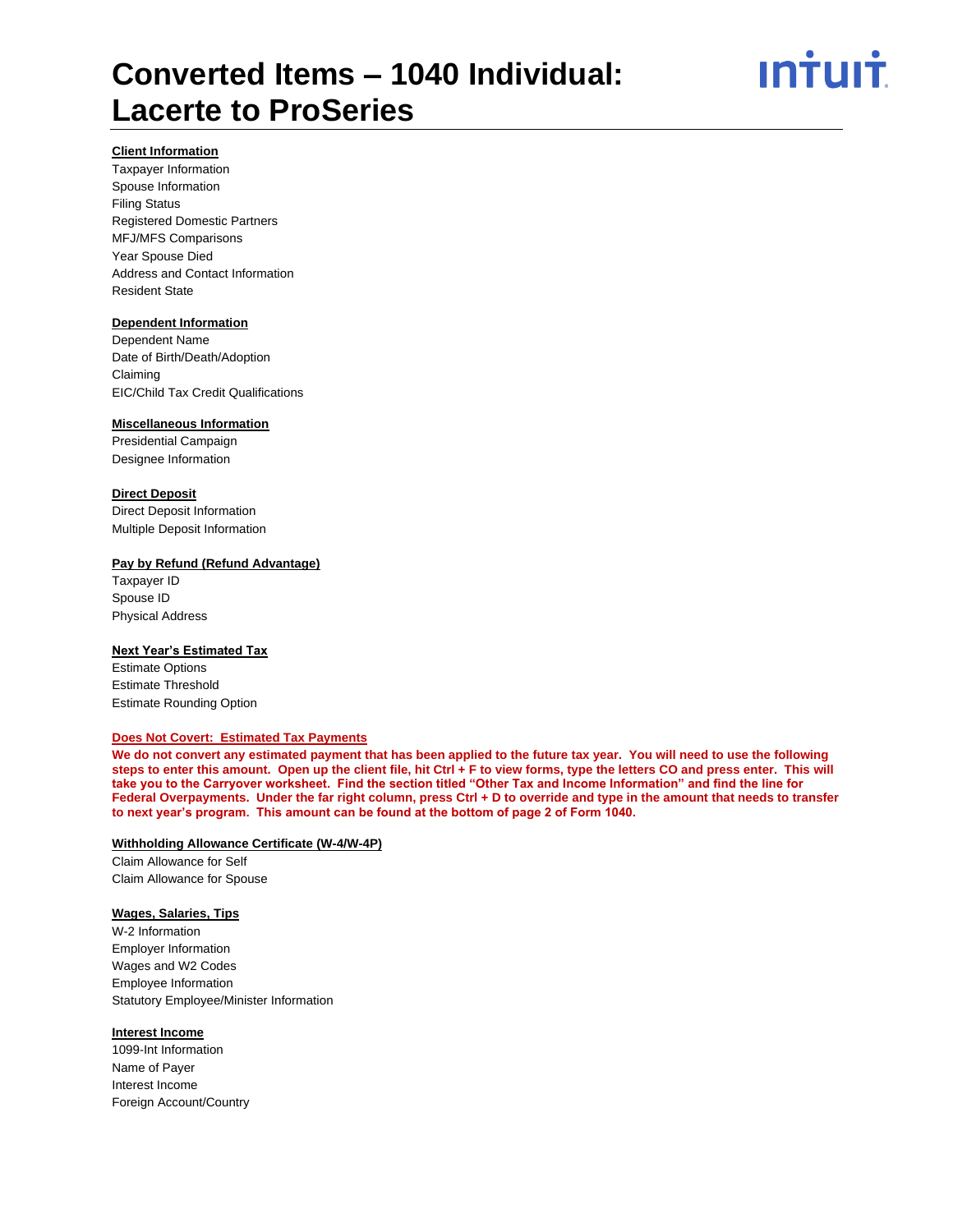

### **Dividend Income**

1099-Div Information Payer Information Dividend Income (Ordinary/Qualified/Capital Gain)

### **Pensions, IRA Distributions**

1099-R Information Payer Information Pension, IRA Distributions and Codes Traditional/Sep/Simple IRA Reported on Form 8606 Simplified Method (Cost in Plan at Annuity Starting Date/Annuity Starting Date (m/d/y)/Age at Annuity Starting Date) Railroad Retirement Benefits Rollovers

# **Gambling Winnings**

Gambling Winnings Information Provided whether on W2-G or not. Payer Information Wager Information Recipient Information

# **Miscellaneous Income**

Social Security Benefits Alimony and Other Income Other Income Subject to Self-Employment tax Federal Tax Withheld 1099-Misc Payer Information

#### **State / Local Tax Refunds / Unemployment Compensation (1099-G)**

Name of Payer Unemployment Compensation Income Tax Refunds, Credits, or Offsets Withholding RTAA Payments Taxable Grants Farm Amounts State Income Tax Withheld/Payer's State ID Number Recipient Information

#### **Does Not Covert: State Refund Worksheet Calculations**

**State and Local Tax Refund Worksheet will need to be entered, in next year's program, if the return had a Schedule A and a state refund. This will be used to calculate a potential income amount for Form 1040, page 1, Taxable refunds line.**

#### **Education Distributions (1099-Q)**

Name of Payer 1099-Q Distributions Information ESA Contributions/Basis/Value as of End of Year Coverdell/Private 529/State 529 Administering State

#### **Does Not Covert: Net Operating Loss Carryovers**

**We do not convert any NOL carryovers. You will need to use the following steps to enter this amount. Open up the client file, hit Ctrl + F to view forms, type the letters CO and press enter. This will take you to the Carryover worksheet. Find the section titled "Loss and Expense Carryovers" and find the line for Net Operating Losses. Under the far right column, press Ctrl + D to override and type in the amount that needs to transfer to next year's program. This amount can be found on the General Information page within the Lacerte program.**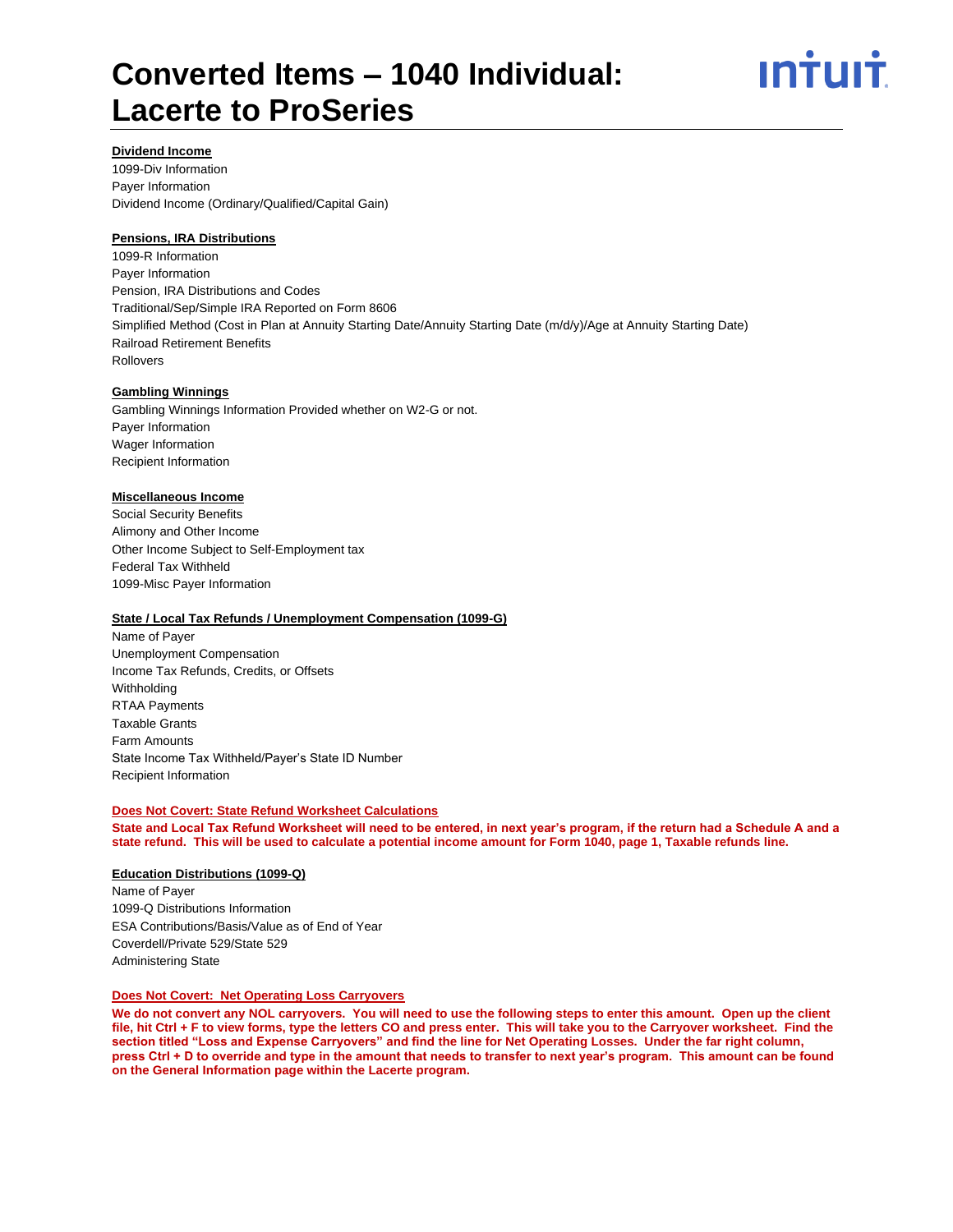

### **Business Income (Schedule C)**

General Information (Principal Business/Code/Address/Employer ID) Inventory and Accounting Methods Income (Gross Receipts/Statutory W-2/Other Income) Returns and Allowances Cost of Goods Sold **Expenses** Material Participation

#### **Does Not Covert: Schedule C Carryovers**

**We do not convert any carryovers such as 179 and suspended losses. You will need to use the following steps to enter this amount. Open up the client file, hit Ctrl + F to view forms, type the letter C and press enter. This will take you to the Profit and Loss Worksheet. At the very bottom of this worksheet is a Carryforward worksheet for the following year. For each field, press Ctrl + D to override and type in the amount that needs to transfer to next year's program. This amount can be found on the General Information page within the Lacerte program.**

#### **Dispositions (Schedule D, 4797, Etc.)**

Below Items Convert for Installment Sales and Like-Kind Exchanges Only Sales Information (Date Acquired/Date Sold/Cost or Basis) Collectible Depreciation Allowed Prior Section 179 Current Year Installment Sale (Existing Mortgage Assumed/CY Principal Payments) Prior Year Installment Sale (Gross Profit Ratio/AMT Gross Profit Ratio/CY and PY Payments/Ordinary Income/Sec 1250 Gain) Installment Worksheet (Year, Principal Payments, Total Gain, Ordinary Income) Unrecaptured 1250 Gain (Remaining Unrecaptured Section 1250 Gain from year of sale) Like Kind Property Received (Description/Date Identified/Received (Only Converts for Related Party)) Complete or Partial Passive Disposition Related Party Information (6252) (Name/Address/ID Number/Marketable Security)

#### **Does Not Covert: Schedule D Carryovers**

**We do not convert any Capital Loss Carryovers. You will need to use the following steps to enter this amount. Open up the client file, hit Ctrl + F to view forms, type the letters CLF and press enter. This will take you to the Capital Loss Carryforward Worksheet. In the middle of this sheet is a line for Short Term Capital Losses while the very bottom line is for Long Term Capital Losses. For each field, press Ctrl + D to override and type in the amount that needs to transfer to next year's program. This amount can be found on the General Information page within the Lacerte program.**

#### **Rental & Royalty Income (Schedule E)**

General Information (Address/Type of Property/Rental Information) Material Participation/Passive Rents or Royalties Received Direct Expenses Indirect Expenses Rental of Vacation Home Information Percentage of Ownership/Occupancy Qualified Joint Venture

#### **Does Not Covert: Schedule E Carryovers**

**We do not convert any carryovers such as 179 and suspended losses. You will need to use the following steps to enter this amount. Open up the client file, hit Ctrl + F to view forms, type the letters EW and press enter. This will take you to the Schedule E Worksheet. At the very bottom of this worksheet is a Carryforward worksheet for the following year. For each field, press Ctrl + D to override and type in the amount that needs to transfer to next year's program. This amount can be found on the General Information page within the Lacerte program.**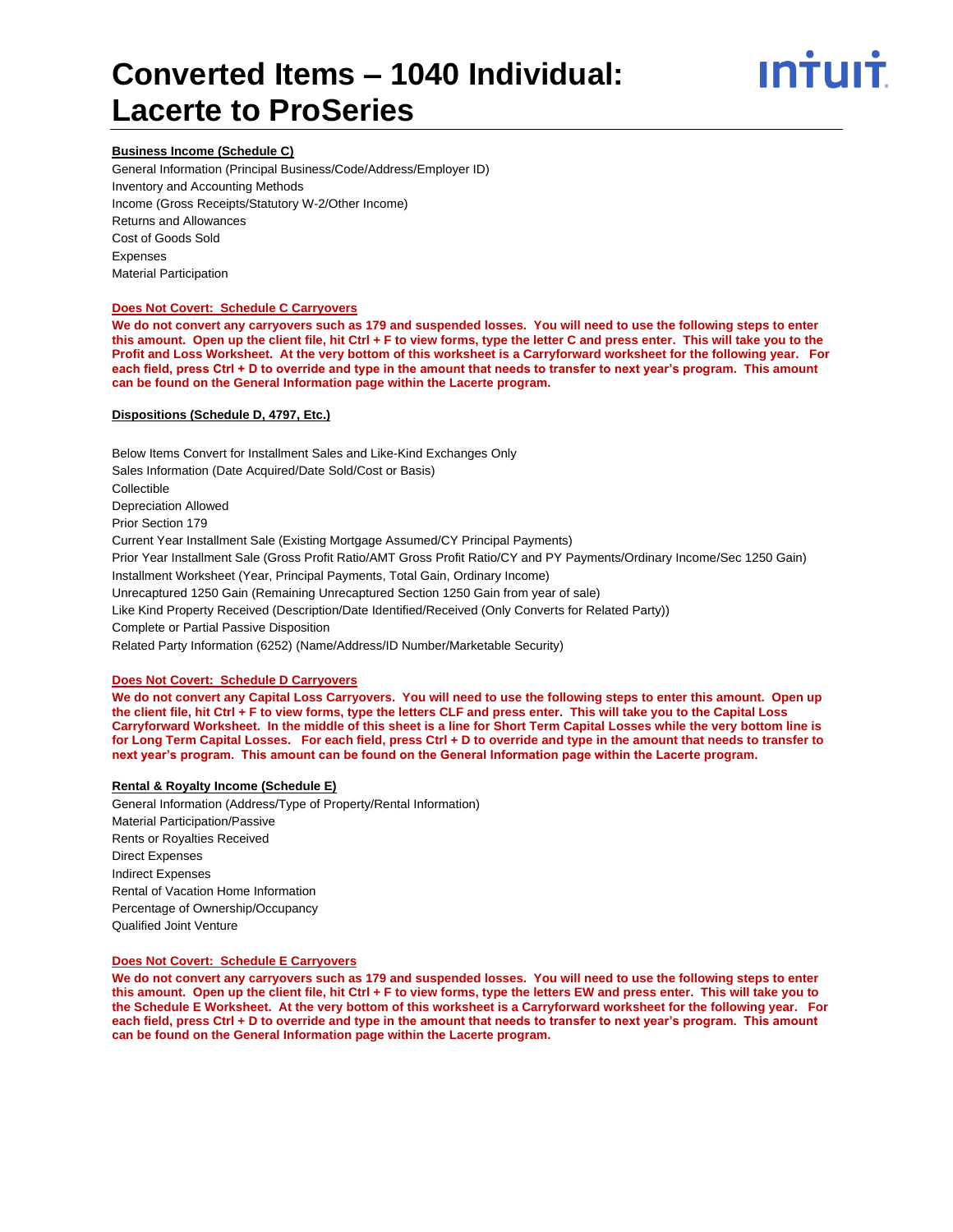#### **Farm Income (Schedule F / Form 4835)**

General Information (Product/Employer ID/Agricultural Activity Code) Material Participation Cash Method (Sales of Items Bought for Resale/Cost or Basis of Items/Sales of Products Raised) Accrual Method (Sales of Livestock, Produce/Beginning Inventory of Livestock, Etc./Cost of Livestock, Etc. Purchased/Ending Inventory of Livestock, Etc.) Cooperative Distributions Agricultural Program Payments Commodity Credit Loans Crop Insurance Proceeds Custom Hire Income Other Income Farm Expenses

#### **Does Not Covert: Schedule F Carryovers**

**We do not convert any carryovers such as 179 and suspended losses. You will need to use the following steps to enter this amount. Open up the client file, hit Ctrl + F to view forms, type the letter F and press enter. This will take you to the Schedule F Worksheet. At the very bottom of this worksheet is a Carryforward worksheet for the following year. For each field, press Ctrl + D to override and type in the amount that needs to transfer to next year's program. This amount can be found on the General Information page within the Lacerte program.**

#### **Partnership Information Passthrough**

Partnership Information Partner Information

### **Does Not Covert: Schedule Ep 2 Carryovers**

**We do not convert any carryovers such as 179 and suspended losses. You will need to use the following steps to enter this amount. Open up the client file, hit Ctrl + F to view forms, type the letter P and press enter. This will take you to the Partner's Share of Income. At the very bottom of this worksheet is a Section A and B for Passive Activity Adjustment. You will need to enter the amount of loss suspended in the current year in the far right column. For each field, press Ctrl + D to override and type in the amount that needs to transfer to next year's program. This amount can be found on the General Information page within the Lacerte program.**

**If there are At-Risk Carryovers for a particular Partnership, you will need to also use the following steps to enter these At-Risk Carryovers. Open up the client file, hit Ctrl + F to view forms, type the letter P and press enter. This will take you to the Partner's Share of Income. Within Part II of this worksheet is a Quickzoom button for At-Risk Limitations worksheet and its AMT counterpart. Within these worksheets, you will need to enter the amount of disallowed loss in the far right column. For each field, press Ctrl + D to override and type in the amount that needs to transfer to next year's program. This amount can be found on the General Information page within the Lacerte program.**

#### **S Corporation Information Passthrough**

S-Corporation Information Shareholder Information

#### **Does Not Covert: Schedule Ep 2 Carryovers**

**We do not convert any carryovers such as 179 and suspended losses. You will need to use the following steps to enter this amount. Open up the client file, hit Ctrl + F to view forms, type the letter S and press enter. This will take you to the Shareholder's Share of Income. At the very bottom of this worksheet is a Section A and B for Passive Activity Adjustment. You will need to enter the amount of loss suspended in the current year in the far right column. For each field, press Ctrl + D to override and type in the amount that needs to transfer to next year's program. This amount can be found on the General Information page within the Lacerte program.**

**If there are At-Risk Carryovers for a particular Partnership, you will need to also use the following steps to enter these At-Risk Carryovers. Open up the client file, hit Ctrl + F to view forms, type the letter S and press enter. This will take you to the Shareholder's Share of Income. Within Part II of this worksheet is a Quickzoom button for At-Risk Limitations worksheet and its AMT counterpart. Within these worksheets, you will need to enter the amount of disallowed loss in the far right column. For each field, press Ctrl + D to override and type in the amount that needs to transfer to next year's program. This amount can be found on the General Information page within the Lacerte program.**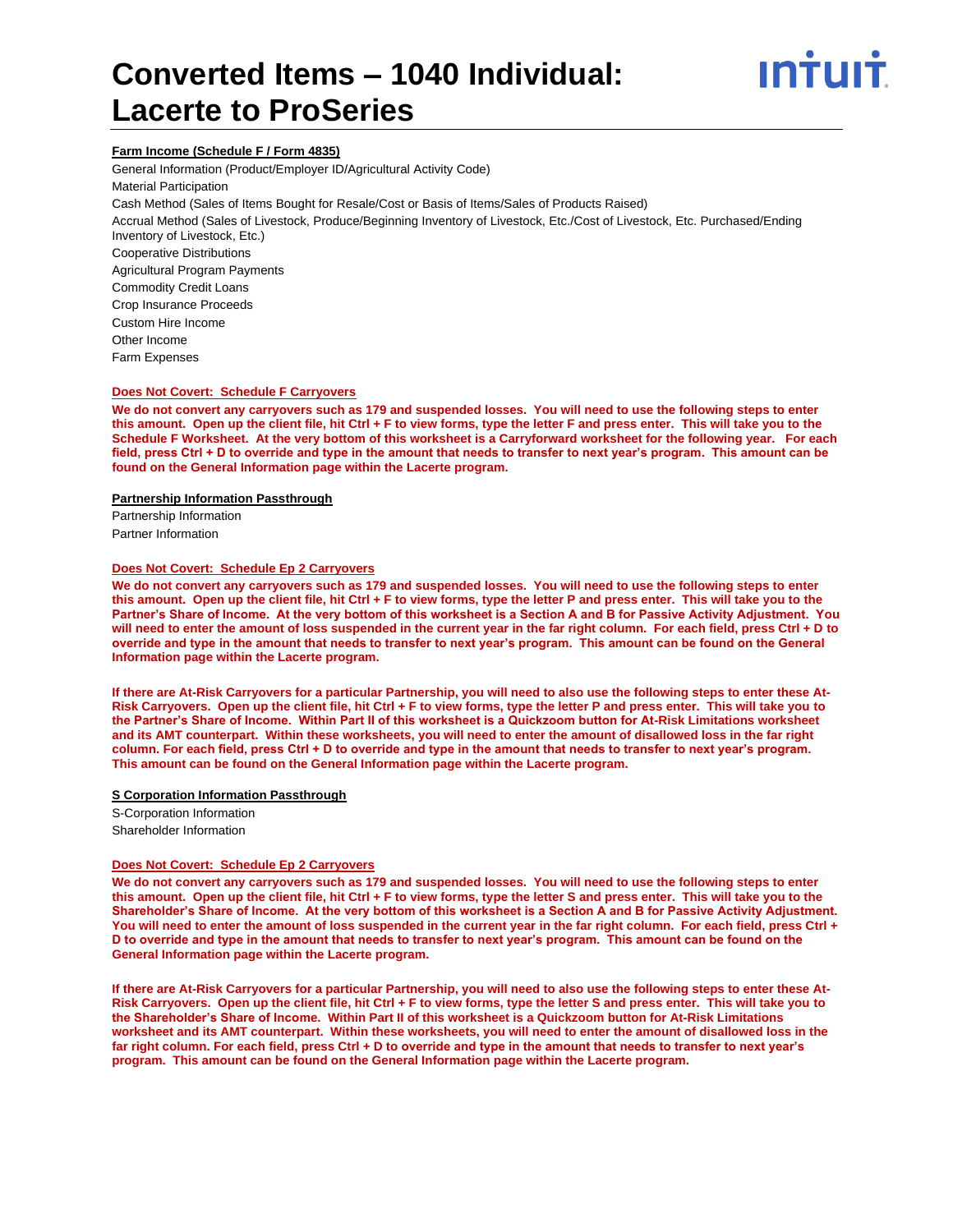# **Estate and Trust Information Passthrough K-1**

Estate/Trust Information Beneficiary Information

#### **Does Not Covert: Schedule Ep 2 Carryovers**

**We do not convert any carryovers such as suspended losses. You will need to use the following steps to enter this amount. Open up the client file, hit Ctrl + F to view forms, type the letter F and press enter. This will take you to the Schedule K-1 for Trusts Worksheet. Below Part III of this worksheet is a section titled "Passive Activity Information". You will need to enter the amount of loss suspended in the current year in the far right column. For each field, press Ctrl + D to override and type in the amount that needs to transfer to next year's program. This amount can be found on the General Information page within the Lacerte program.**

# **R/E Mortgage Investment Conduit Passthrough K-1**

REMIC Information

### **Depreciation (4562) Input Screen 22**

Description of Property Form Asset Links with (Schedules C, Schedule E, Schedule F, etc), Activity Name or Number Asset Category, Date Placed in Service, Cost or Basis, Method, Life or Class Life Special Depreciation Allowance, Y/N 1=Half-Year, 2=Mid-Quarter Amortization Code Section Current Depreciation if [O] Prior Depreciation Prior Special Depreciation Allowance Prior Section 179 Expense Basis Reduction (ITC, Etc.) AMT (Basis/Class Life (Post-1986)/ Real Property, Leased Personal Property (Pre-1987)/ Prior Depreciation (MACRS Only)) ACE (Basis/PY Depreciation) State Depreciation, if different (Cost or Basis/Current Sec 179/Life or Class Life/Current Depr/ PY Sec 179/PY Special Dep) Percentage of Business Use (.xxxx) General Asset Account Election Alternative Depreciation System 150% DB or 200% DB (MACRS Only) IRS Tables or DB/SL Formula (MACRS) Qualified Disaster Property Qualified Indian Reservation Property DB to SL if greater (Nonrecovery Property Only) Section 179 Expense (Not Qualified Property/Not Qualified Real Property) Listed Property No Evidence to Support Business Use Claimed No Written Evidence to Support Business Use Claimed Sport Utility Vehicle Over 6,000 Pounds Increase Deduction Limits for Electric Vehicle, 2=No Limits Vehicle is Available for Off-Duty Personal Use No Other Vehicle is Available for Personal Use Vehicle is Used Primarily by a More than 5% Owner Provide Vehicles for Employee Use Prohibit Employee Personal Use of Vehicles Prohibit Employee Personal Use, Except Commuting Treat All Use of Vehicles as Personal Use Provide More than Five Vehicles & Retain Info. Meet Qualified Automobile Demo Requirements Current Year (Commuting Mileage, Average Daily Round-Trip Commute (2106 Only), Force Actual Expenses, Force Standard Mileage Rate) Gasoline, Lube, Oil Election Information (Description of Property/Cost or Basis of Asset/Date Placed in Service)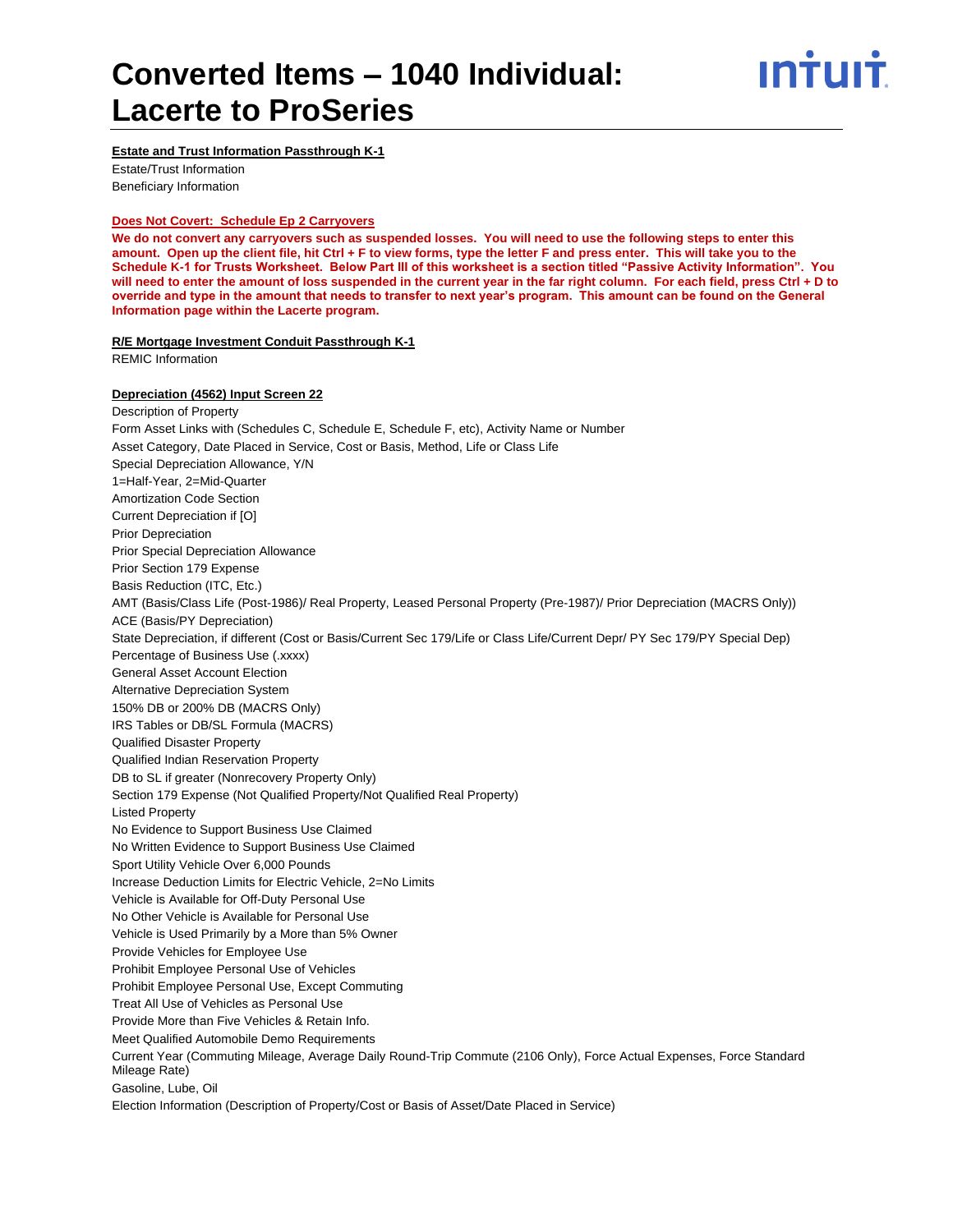

# **Depreciation (4562) Input Screen 22 (continued)**

Name or Number of Primary Asset in Like-Kind Exchange Simplified method – elect to not create carryover basis assets Date Sold or Disposed of (m/d/y or -m/d/y) Sales Price (Form 4797) Expenses of Sale Blank-1245, 1=1250, 2=1252, 4=1255 Section 1250 Applicable Percentage, if Not 100% (.xxx)

#### **Items to Note: Current Depreciation Calculations**

**Please see the cover page for information about current depreciation calculations**

#### **Adjustments to Income**

IRA Contributions and Basis Roth IRA Contributions and Basis Student Loan Interest Paid Alimony Paid/Recipient's SSN Other Adjustments (Jury Duty Pay Given to Employer/Expenses from Rental of Personal Property/Other) Itemized Deductions Input Breakdown of Medical Expenses Taxes Home Mortgage Interest Points Not on Form 1098 Investment Interest Cash Contributions Noncash Contributions less than \$500 Miscellaneous Deductions (2%)

### **Does Not Covert: Form 4952 Investment Interest Carryover**

**You will need to use the following steps to enter this amount. Open up the client file, hit Ctrl + F to view forms, type the numbers 4952 and press enter. On Part III of this form is a line titled "Disallowed investment interest expense to be carried forward". You will need to enter the amount of expense suspended in the current year on this field. For this field, press Ctrl + D to override and type in the amount that needs to transfer to next year's program. This amount can be found on the Form 4952 within the Lacerte program.**

#### **Noncash Contributions (8283)**

Name/Address of Charitable Organization (Donee) Description of Property Donated Date of Contribution Date and Method of Acquisition Cost or Basis FMV and Method Used to Determine Type of Property Donated

#### **Does Not Covert: Contribution Carryovers**

**You will need to use the following steps to enter these amounts. Open up the client file, hit Ctrl + F to view forms, type the letters CO and press enter. This will take you to the Carryover worksheet. At the very bottom of the worksheet is where you can enter the carryover of charitable contributions. You will need to enter the amount of contribution disallowed in the current year on this field. For this field, press Ctrl + D to override and type in the amount that needs to transfer to next year's program. This amount can be found on the General Information page within the Lacerte program.**

#### **Business Use of Home**

Business Use Area, Total Area of Home Area Exclusively Used for Daycare Simplified Method Indirect Expenses Direct Expenses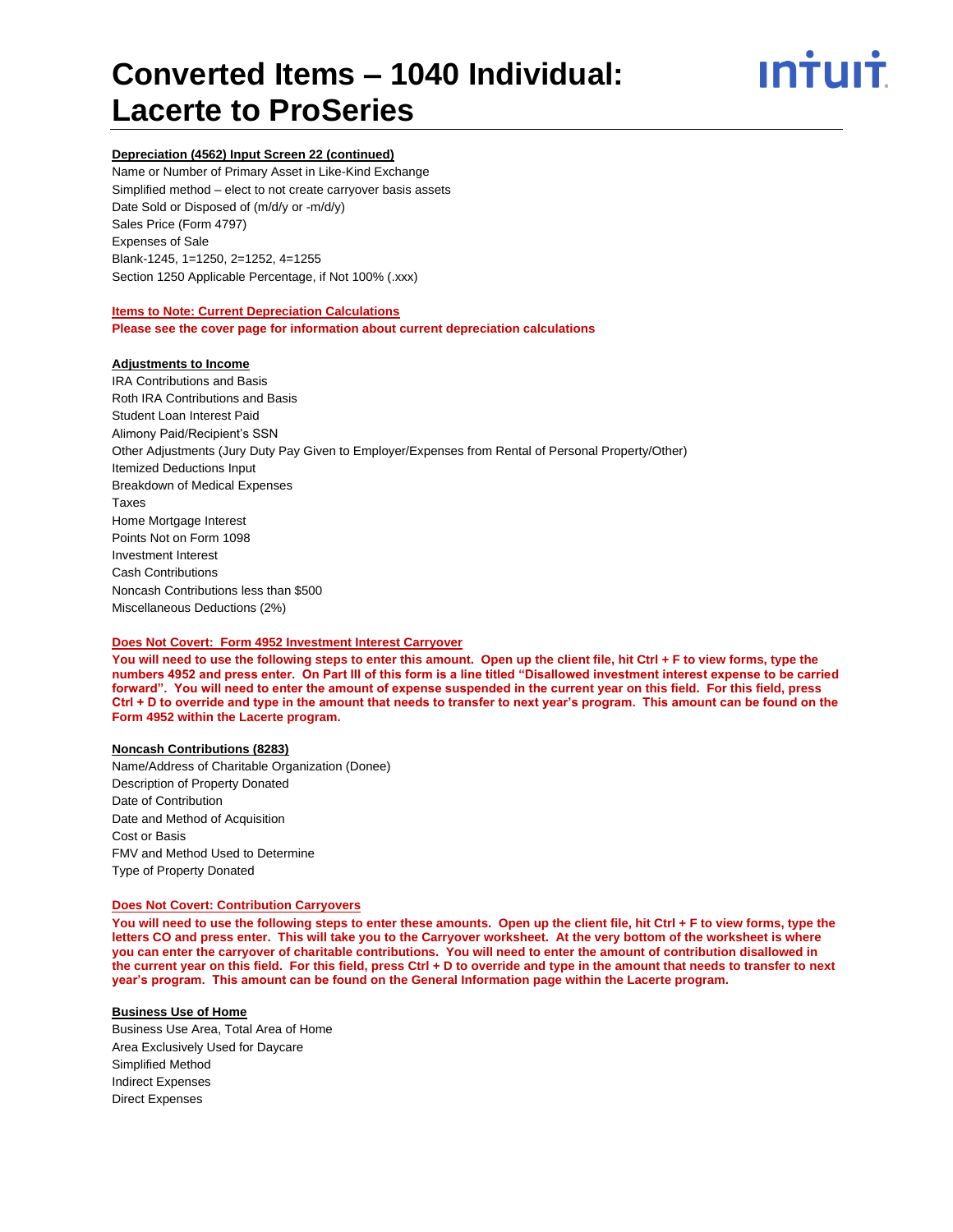

#### **Does Not Covert: Operating Expenses Carryover**

**You will need to use the following steps to enter these amounts. Open up the client file, hit Ctrl + F to view forms, type the numbers 8829 and press enter. This will take you to the Expenses for Business Use of Home. At the very bottom of the worksheet is where you can enter the carryover of Operating Expenses. For this field, press Ctrl + D to override and type in the amount that needs to transfer to next year's program. This amount can be found on the Form 8829 Part IV within the Lacerte program.**

#### **Vehicle / Employee Business Expense (2106)**

Occupation, if Different from Form 1040 General Information Meals and Entertainment Expenses and Reimbursements Other Expenses Vehicle Information (Ownership/Off-Duty/Personal Use) Vehicle Expenses (Date Placed in Service/Mileage: Total, Business, Commuting and Average Daily Round-Trip Commute/Actual)

#### **Foreign Income Exclusion (2555)**

Foreign Address of Taxpayer Employer's U.S. and/or Foreign Address Employer Type Last Year (After 1981) Form 2555 Was Filed Revoked Choice of Earlier Exclusion Claimed Type of Exclusion & Tax Year Revocation was Effective Country of Citizenship City and Country of Foreign Residence Travel Information for Physical Presence Test Bona Fide Residence Test (Beginning Date, Ending Date) General Information for Living Abroad Foreign Employer: Name and Address Allowances, Reimbursements, and Other Earned Income Wages, Tips and Other Compensation Total Number of Days Worked (Defaults to 240) Total Days Worked Before & After Foreign Assignment Foreign Days Worked Before & After Foreign Assignment

#### **Health Savings Accounts (8889)**

Type of Coverage: Self-Only, Family Acquired Interest in HSA After Death of Account Holder

#### **Archer Medical Savings Accounts (8853)**

Type of Coverage: Self-Only, Family

#### **Long-Term Care Insurance Contracts (8853)**

Name and SSN of Person Insured Policyholder is Spouse Other Individuals Received Payments for Insured Insured is Terminally Ill

#### **Child and Dependent Care Expenses (2441)**

Current Year Dependent Care Expenses Incurred but not Paid Employer Provided Dependent Care Benefits Current Year Dependent Care Benefits Forfeited Persons/Organization Providing Dependent Care (Name, Address, Employer ID, Amount Paid)

#### **General Business, Vehicle and Passive Activity Credits**

Small Employer Health Insurance Premiums Credit (8941}: Enrolled Employees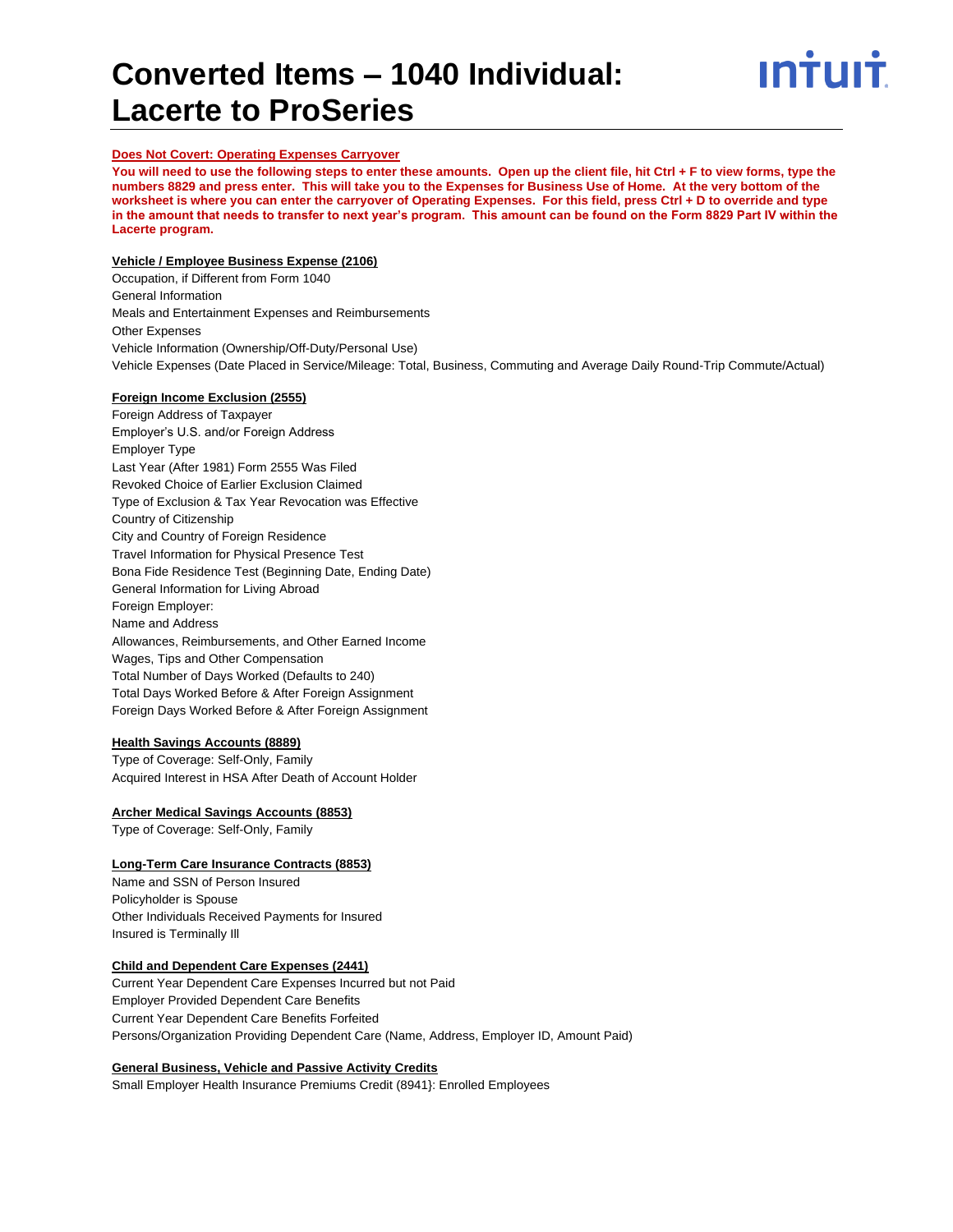

#### **Does Not Covert: 3800 Credit Carryovers**

**Any credits from Form 3800 that are to be carried over to the future year will need to be entered manually in the next year's ProSeries program.**

# **Foreign Tax Credit (1116)**

Resident of (Name of Country) Income from Sources Outside of U.S. (Foreign Country, Category of Income, Other Income, Other Deductions) Employee compensation over \$250,000 with alternative basis

#### **Does Not Covert: Foreign Taxes Paid Carryover**

**You will need to use the following steps to enter these amounts. Open up the client file, hit Ctrl + F to view forms, type the numbers 1116W and press enter. This will take you to the Foreign Tax Credit Worksheet. At the very bottom of the worksheet is where you can enter the carryover of Taxes Paid to the future year. For these fields, press Ctrl + D to override and type in the amount that needs to transfer to next year's program. These amounts can be found on the Worksheet "Foreign Tax Credit Carryover Summary" within the Lacerte program.**

#### **Qualified Adoption Expenses (8839)**

Name, SSN and Date of Birth Born Before 1999 and Was Disabled Special Needs Child Foreign Child Employer has Qualified Adoption Assistance Program

#### **Does Not Covert: Qualified Adoption Credit Carryover**

**You will need to use the following steps to enter these amounts. Open up the client file, hit Ctrl + F to view forms, type the letters CARR and press enter. This will take you to the Form 8839 Carryover Computation Worksheet. In the second section, "Adoption Credit Carryforward to Next Year", is where you can enter the carryover of Adoption Credit to the future year. For these fields, press Ctrl + D to override and type in the amount that needs to transfer to next year's program.** 

#### **EIC, Elderly, Other Credits**

Mortgage Interest Credit: (Address, Certificate Credit Rate) Retirement Savings Contributions Credit Information (Current Year Distributions from IRAs and Elective Deferral Plans, Filing Status in Current Year Other Than MFJ) Repayment of First-Time Homebuyer Credit (Date Acquired, Original Credit)

#### **Does Not Covert: Minimum Tax Credit (8801)**

**Due to a computed Form 6251 for AMT not being converted, you will need to be mindful if your client can receive this credit next year. Amounts computed from Alternative Minimum Tax Form 6251 will need to be entered into next year's program, Form 8801, to calculate a potential credit.**

#### **Household Employment Taxes**

Employer ID Number Paid Cash Wages of 2,000 or More Withheld Federal Income Tax for Household Employee Total Cash Wages Subject to Social Security Taxes Total Cash Wages Subject to Medicare Taxes Federal Income Tax Withheld Paid Total Cash Wages of 1,000 or More in any Quarter Prior 2 Years Total Cash Wages Subject to FUTA Tax Paid Unemployment Contributions to Only One State Paid All State Unemployment Contributions by 4/17/yy All Wages Taxable for FUTA Were Also Taxable for State Unemployment Section A (Name of State, Contributions Paid to State Unemployment Fund) Section B (Name of State (Primary), Name of State (Secondary))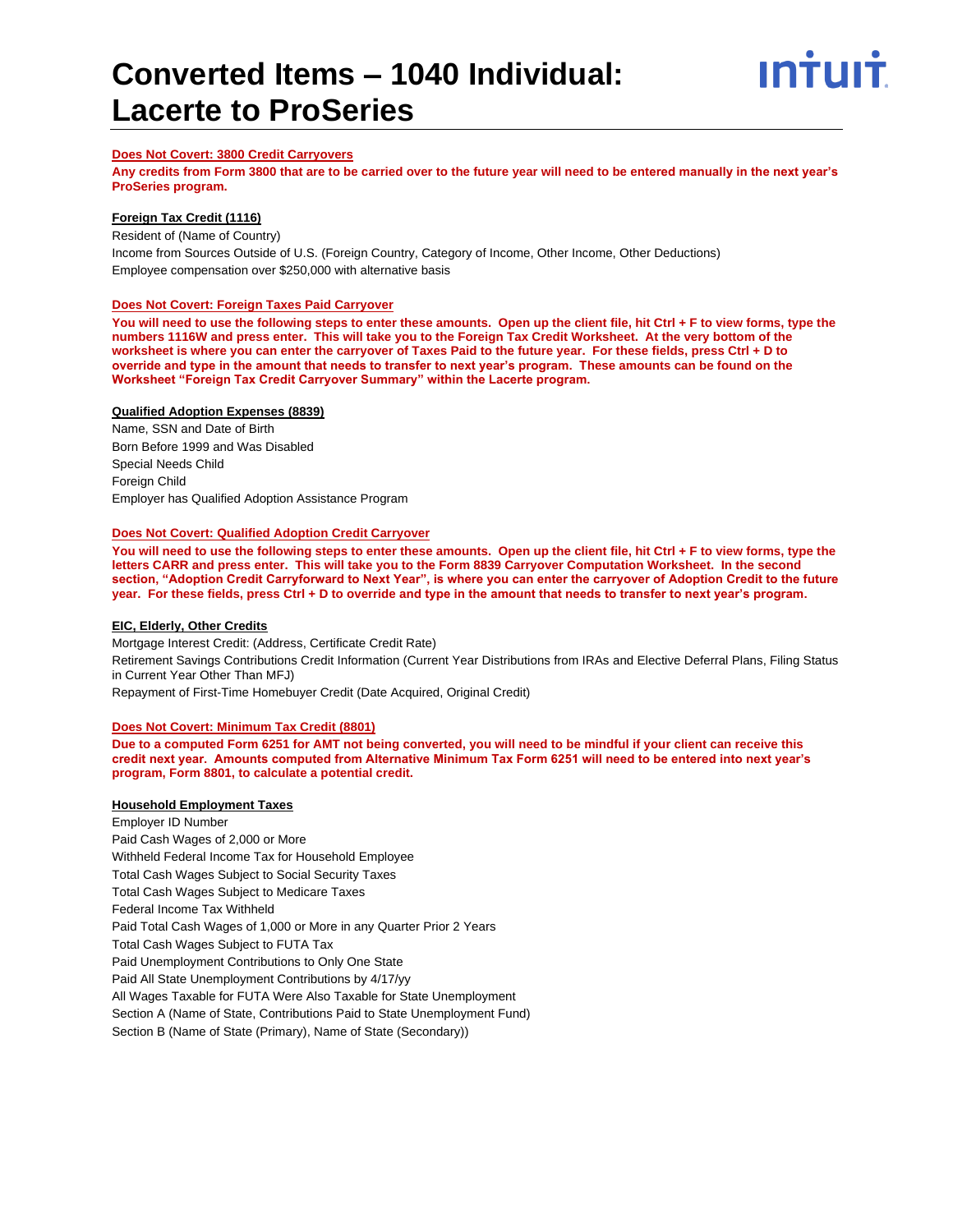

# **Tax for Children Under 18 (8615)**

Tax for Children under 18 (Name and SSN) Both Parents Deceased Other Children Filing 8615 (Name)

#### **Parent's Election to Report Child's Income**

Child's Name and SSN Interest Income (Banks, US Bonds, Municipal Bonds, Nominee Distribution, OID, Amortizable Bond Premium) Dividend Income (Ordinary, Capital Gain Distributions, Unrecaptured Sec 1250 Gain, Sec. 1202 Gain, 28% Rate Gain) Alaska Permanent Fund Dividends

### **Self-Employment Tax (Schedule SE)**

Conservation Reserve Payments not Subject to SE Tax Exempt and Filed Form 4361 Exempt and Filed Form 4029

# **Injured Spouse Allocation (8379)**

Injured Spouse: Taxpayer or Spouse Refund Check Payable in Both Spouse's Names Main Home was in Community Property State Name of Community Property State Marriage not Recognized Under Laws of Community Property State

# **Does Not Covert: Amounts for a Two Year Comparison**

**You will need to use the following steps to enter these amounts. Open up the client file, hit Ctrl + F to view forms, type the letters TWO and press enter. This will take you to the Two Year Comparison page. Within the current tax year column, you will want to enter the amounts that were filed from the most recent Form 1040. These amounts will then transfer to the next year's program to allow for an accurate two year comparison. These amounts can be found on the Form 1040 within the Lacerte program.**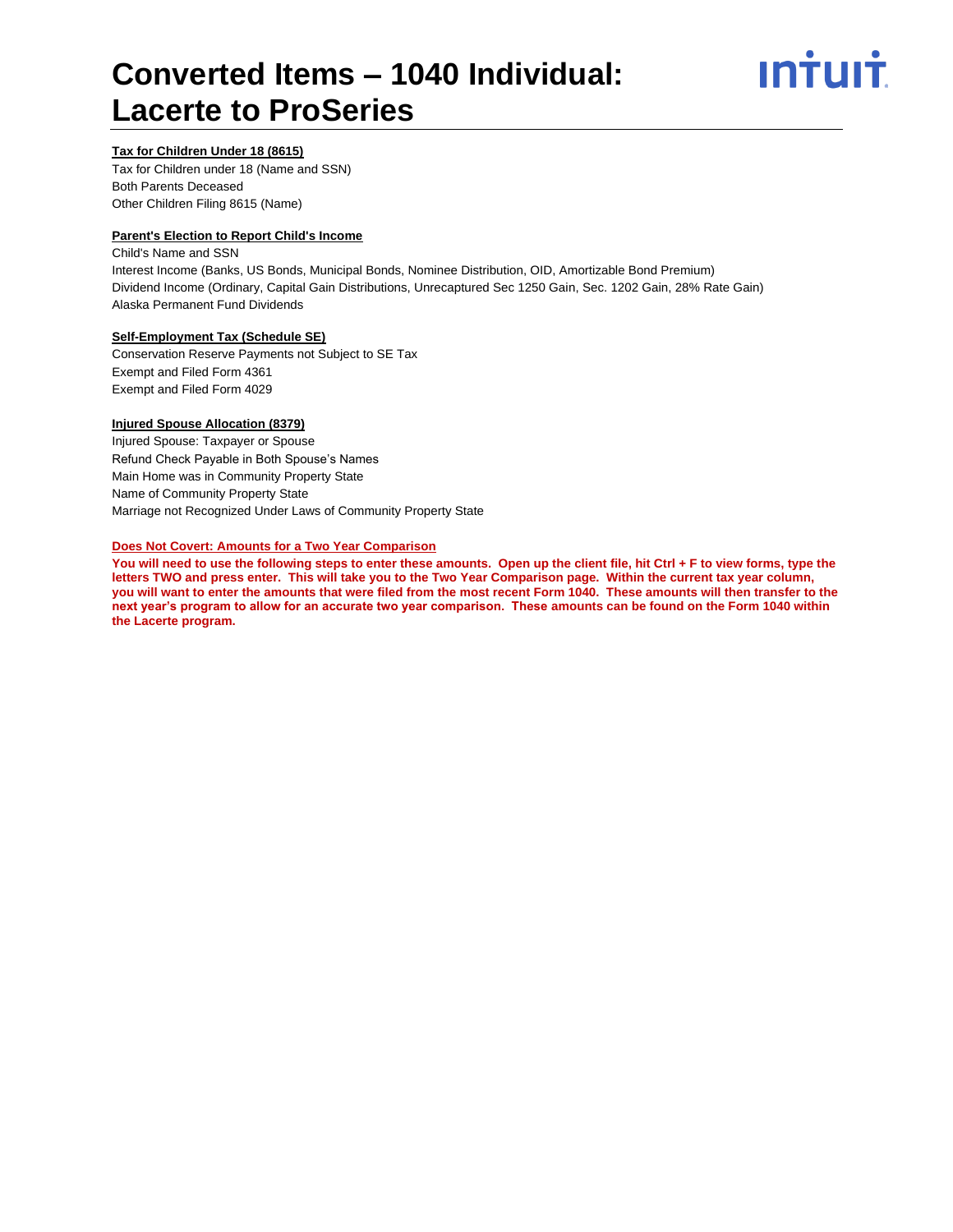

#### **Client Information**

Partnership General Information

# **Miscellaneous Information**

Type of Entity Filing if Other Allow Preparer / IRS Discussion: Yes, 2=No, 3=Blank Rounding Partner Number Partner's capital accounts if "other" Tax Matter Partner Representative if Entity

### **Other Information (Schedule B)**

Partners in This Partnership were a disregarded entity. Foreign or Domestic corporation, Partnership or Trust own, directly or indirectly an interest of more than 50% in profit, loss or capital of the partnership. Individual or estate owns, directly or indirectly, 50% or more in profit, loss or capital of the partnership. Partnership owned directly more than 20% or owned, directly or directly, more than 50% of the voting power of any foreign or domestic corporation. Partnership owned directly an interest of 20% or own, directly or indirectly an interest of 50% in the profit/loss or capital of foreign or domestic partnership. Partnership is a Publicly Traded Partnership Part. Has Interest in a Foreign Bank Account Name of Foreign Country Partnership is a Grantor of a Foreign Trust Partnership is making a Sec 754 election

# **Extensions**

Qualifies Under Reg. Sec. 1.6081-5

#### **Partner Information**

Partner General Information Type of Entity If LLC, Federal Classification Nominee General Partner or LLC Manager Passive Partner Foreign Partner

#### **Partner Percentages**

Profit Sharing – End of Year Loss Sharing – End of Year Ownership of Capital – End of Year

# **Cost of Goods Sold (Schedule A)**

Additional Section 263A Costs Beginning Inventory Ending Inventory Method: Cost Method: Lower of Cost or Market Other Method LIFO Inventory Method Adopted Closing Inventory under LIFO Rules of Section 263A Apply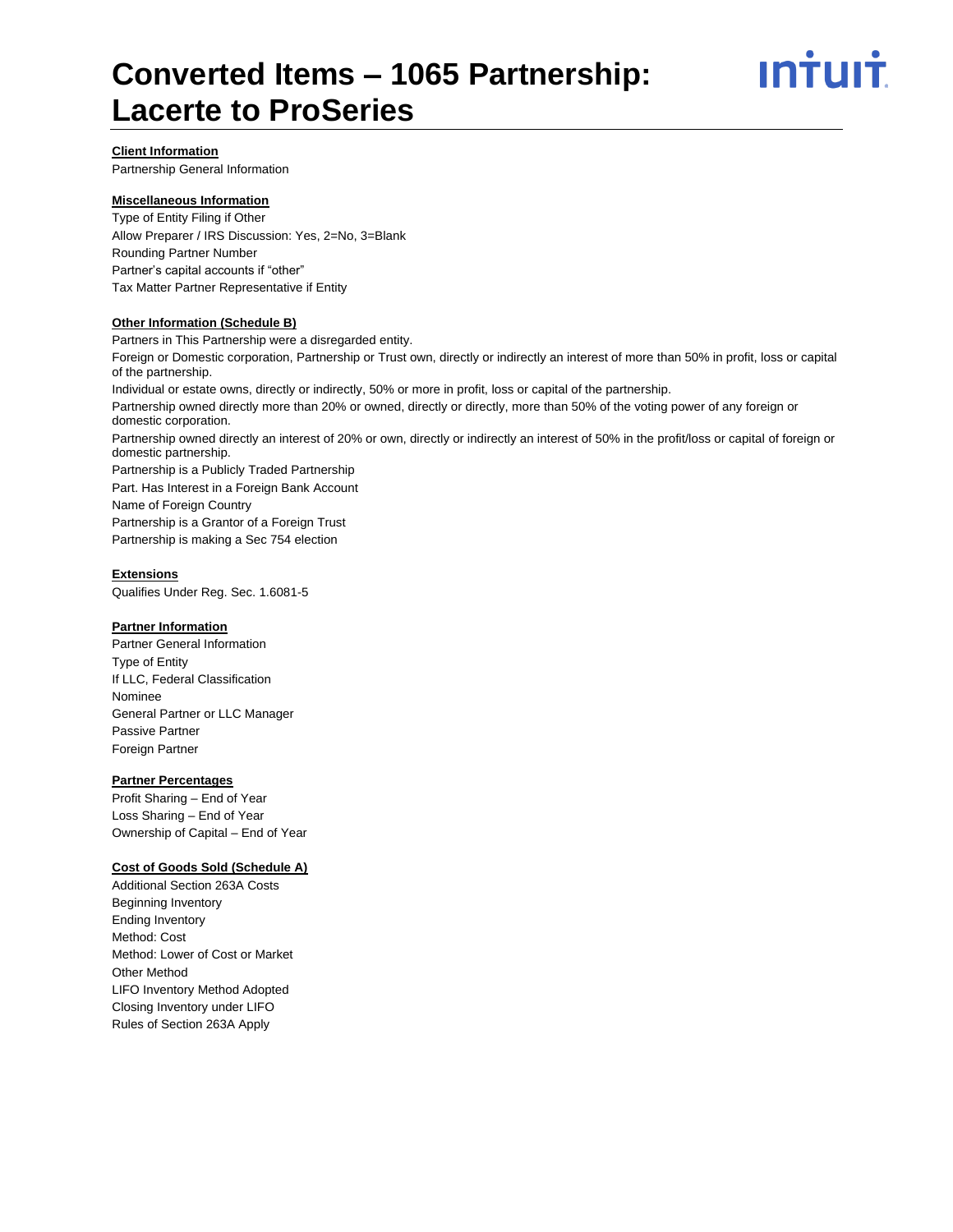# ın<del>i</del>uı<del>i</del>

# **Farm Income (Schedule F)**

Agricultural Activity Code Accounting Method: Cash, 2=Accrual Did Not Materially Participate (Sch. F Only) This business activity is within the gulf opportunity zone Ending Inventory of Livestock, Etc. – Accrual Method

# **Depreciation (4562)**

Description of Property Form Number of Form **Category** Date Placed in Service Cost or Basis Method Life or Class Life Half-Year, 2=Mid-Quarter Amortization Code Section Prior Section 179 Expense Prior Depreciation Basis Reduction (ITC, etc.) AMT – Basis AMT – Real Property, 2=Leased Personal Property (Pre-1987) Percentage of Business Use (.xxxx) General Asset Account Election Alternative Depreciation System (ADS) 150% DB Instead of 200% DB (MACRS Only) IRS Tables, 2=DB/SL Formula (MACRS) Qualified Indian Reservation Property Qualified Disaster Property Listed Property Date Sold or Disposed of (m/d/y or -m/d/y) Elect Simplified Method Sales Price Expenses of Sale Blank=1245, 1-1250, 2=1252, 3=1254, 4=1255 Section 1250 Applicable Percentage, if Not 100% (.xxx)

#### **Items to Note: Current Depreciation Calculations**

**Please see the cover page for information about current depreciation calculations**

# **Rental Real Estate Activities (Form 8825)**

Kind of Property Street address **City State** Zip code This Business Activity is Within the Gulf Opportunity Zone

# **Dispositions (Schedule D, 4797, Etc.)**

Description of Property Date Acquired (m/d/y or -m/d/y) Date Sold (m/d/y or -m/d/y) Short-Term, 2=Long-Term Gross Profit Ratio (.Xxxx Or 100%) Prior Years' Payments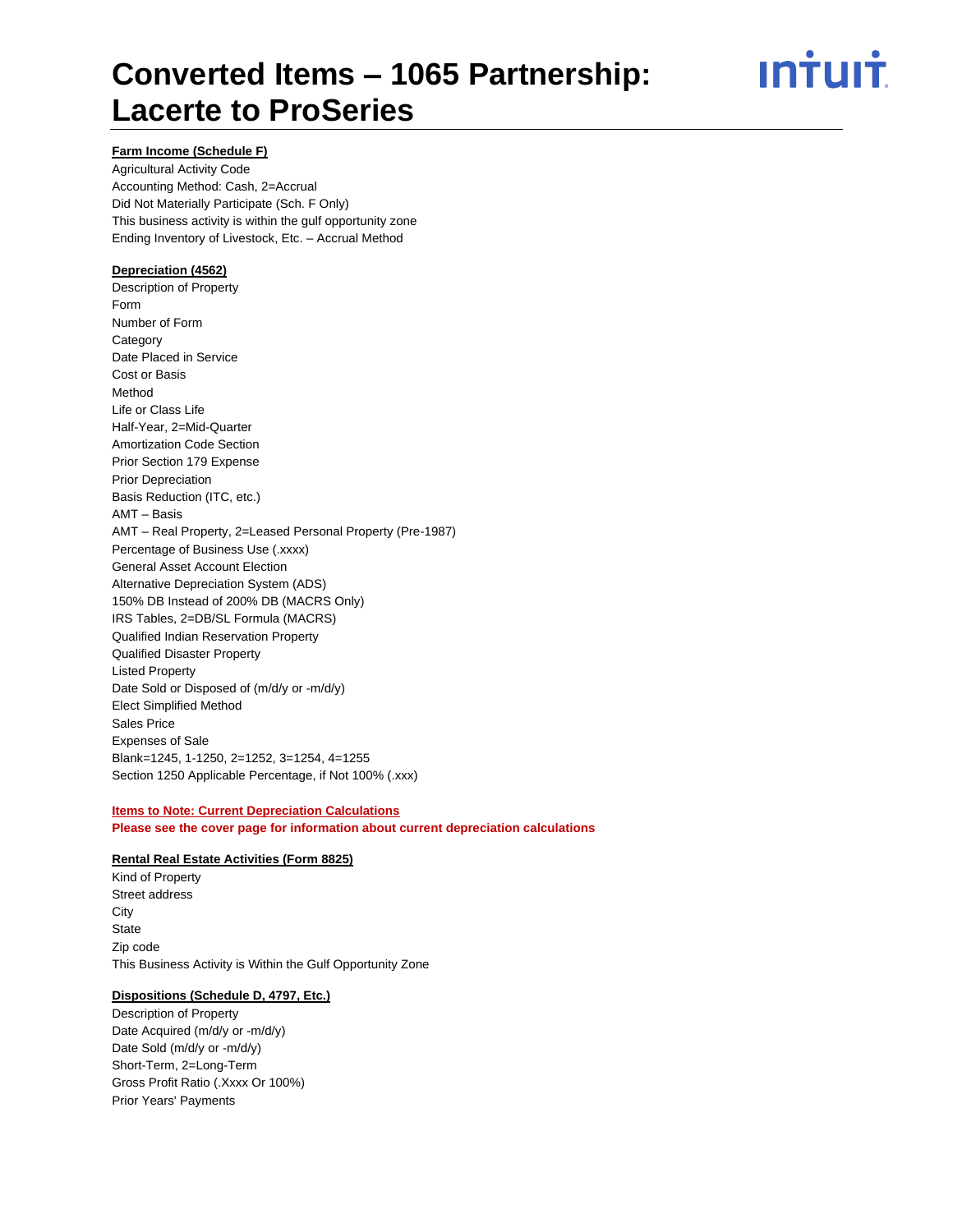

# **Dispositions (Schedule D, 4797, Etc.) (continued)**

Ordinary Income (-None, Triggers 4797) Disposition of Asset w/ Prior Section 179 expense Like-Kind Property Received – Description Like-Kind Property Received – Date Property Identified (m/d/y) Like-Kind Property Received – Date Property Received (m/d/y) Related Party: General Information Taxpayer ID Number Relationship to Taxpayer Marketable Security

#### **Credits**

Indian Employment Credit – 1993 Qualified Wages Indian Employment Credit – 1993 Qualified Health Insurance 8941 Employees

#### **Low-Income Housing**

Kind of Building Building ID Number Date Placed in Service (m/d/y) Newly Constructed or Existing Building, 2=Section 42(e) Rehabilitation Expenditure Partnership Does Not Have Form 8609 Issued By the Housing Credit Agency Building Qualified as Part of a Low-Income Housing Project and Met Section 42 Requirements: Yes, 2=No Decrease in the Building's Qualified Basis for This Tax Year Eligible Basis from Form 8609, Part II. Line 7b Low-Income Portion (Line2) (.xxxx) Credit % from Form 8609, Part I, Line 2 (.xxxx) Maximum Housing Credit Available from Form 8609, Part I, Line 1b

#### **Other Schedule K Items**

Other Income (Loss) Other Deductions Other Sec 59 (e) (2) election expenses Real Estate Rehab. Expenditures Rental Real Estate Credits Other Rental Credits Other Credits Foreign Transactions – Foreign Country Foreign Income Sourced at Partnership Level – Listed Categories Deductions Allocation / Apportionable at Partnership Level – Listed Categories Reduction in Taxes Available for Credit Other Foreign Transactions Other AMT Items Other Items

#### **Does Not Covert: Section 179 Carryover**

You will need to use the following steps to enter this amount. Open up the client file, hit Ctrl + F to view forms and with **your mouse, choose form "Form 4562: 179". At the very bottom of the Part I is a line that the 179 carryover is calculated. For this field, press Ctrl + D to override and type in the amount that needs to transfer to next year's program. This amount can be found on the Form 4562 Part I within the Lacerte program.**

**Passthrough Entity K-1 Information** Name of K-1 Entity Address of K-1 Entity Employer Identification Number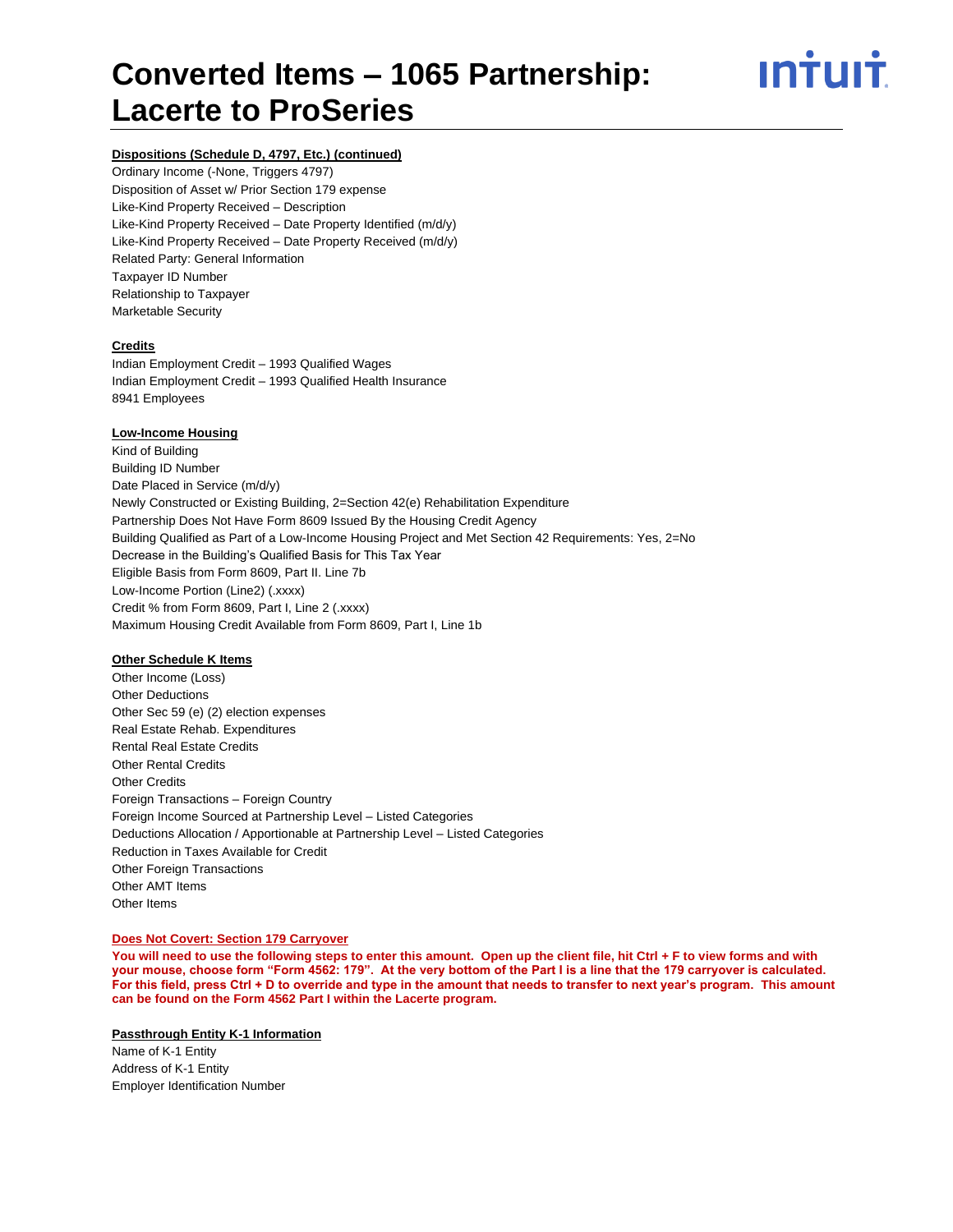

#### **Balance Sheet – Ending Amounts Only**

Other Current Assets Other Investments Other Assets Other Current Liabilities Other Liabilities

#### **Does Not Covert: Buildings, Land, Intangible Assets, Depreciation and Partner's Capital Account**

**You will need to use the following steps to enter this amount. Open up the client file, hit Ctrl + F to view forms, type the number 4 and press enter. This will take you to Form 1065 pages 4 and 5 within ProSeries. Go to page 5 and fill in any end of the year asset entries that are empty due. We only need end of the year amounts due to the beginning year getting discarded during the transfer to next year's program. These amounts can be found on the Form 1065 page 5 within the Lacerte program.**

# **Schedule M-1**

Income on Schedule K Not Recorded on Books Expenses on Books Not on Schedule K – Non-Deductible Expenses Expenses on Books Not on Schedule K – Other Income on Books Not on Schedule K – Tax-Exempt Income Income on Books Not on Schedule K – Other Deductions on Sch. K Not Charged Against Book Income – Other

#### **Schedule M-3 Input Screen**

Filing Schedule M-3 as alternative disclosure under Rev. Proc. 2004-45 Complete columns (a) and (d) of Parts II and III Did the partnership file SEC Form 10-K Does the partnership prepare a certified Audited Non-tax basis statement Reportable entity partner Identifying number Maximum percentage owned Type of Income statement prepared Accounting standards for Worldwide consolidated income Net income from non includible foreign entities Net loss from non includible foreign entities Net income from non includible US entities Net loss from non includible US entities Net income/loss from other foreign disregarded entities Net income/loss from other US disregarded entities Net Income (Loss) Reconciliation Income or Loss from Equity Method Foreign Corporations Gross Foreign Dividends Not Previously Taxed Subpart F, QEF, and Similar Income Inclusions Gross Foreign Distributions Previously Taxed Income or Loss from Equity Method US Corporations US dividends not eliminated Income or Loss from US Partnerships Income or Loss from Foreign Partnerships Income or Loss from Other Pass-through Entities Items Relating Reportable Transactions Worthless Stock Losses Adjustments to eliminate transactions between includible and non includible entities. Adjustments to reconcile income statement period to tax year.

Other Income/Loss Items with Differences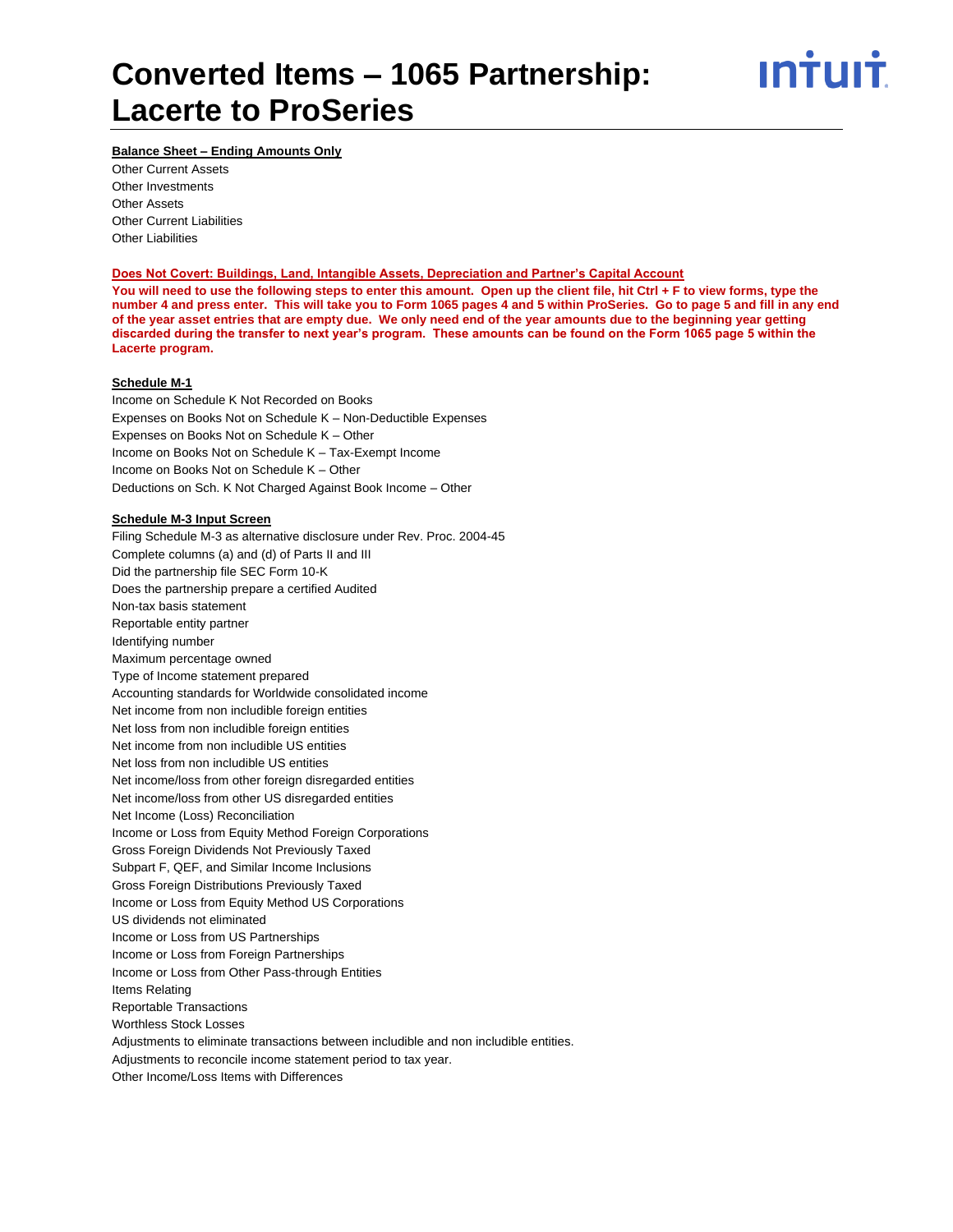

**Schedule K-1 Supplemental Information**

Schedule K-1 Supplemental Information

# **Partner Schedule K-1 Misc. Information**

Final K-1: 1=Yes, 2=No

### **Does Not Covert: Amounts for a Two Year Comparison**

**You will need to use the following steps to enter these amounts. Open up the client file, hit Ctrl + F to view forms, type the letters TWO and press enter. This will take you to the Two Year Comparison page. Within the current tax year column, you will want to enter the amounts that were filed from the most recent Form 1040. These amounts will then transfer to the next year's program to allow for an accurate two year comparison. These amounts can be found on the Form 1065 within the Lacerte program.**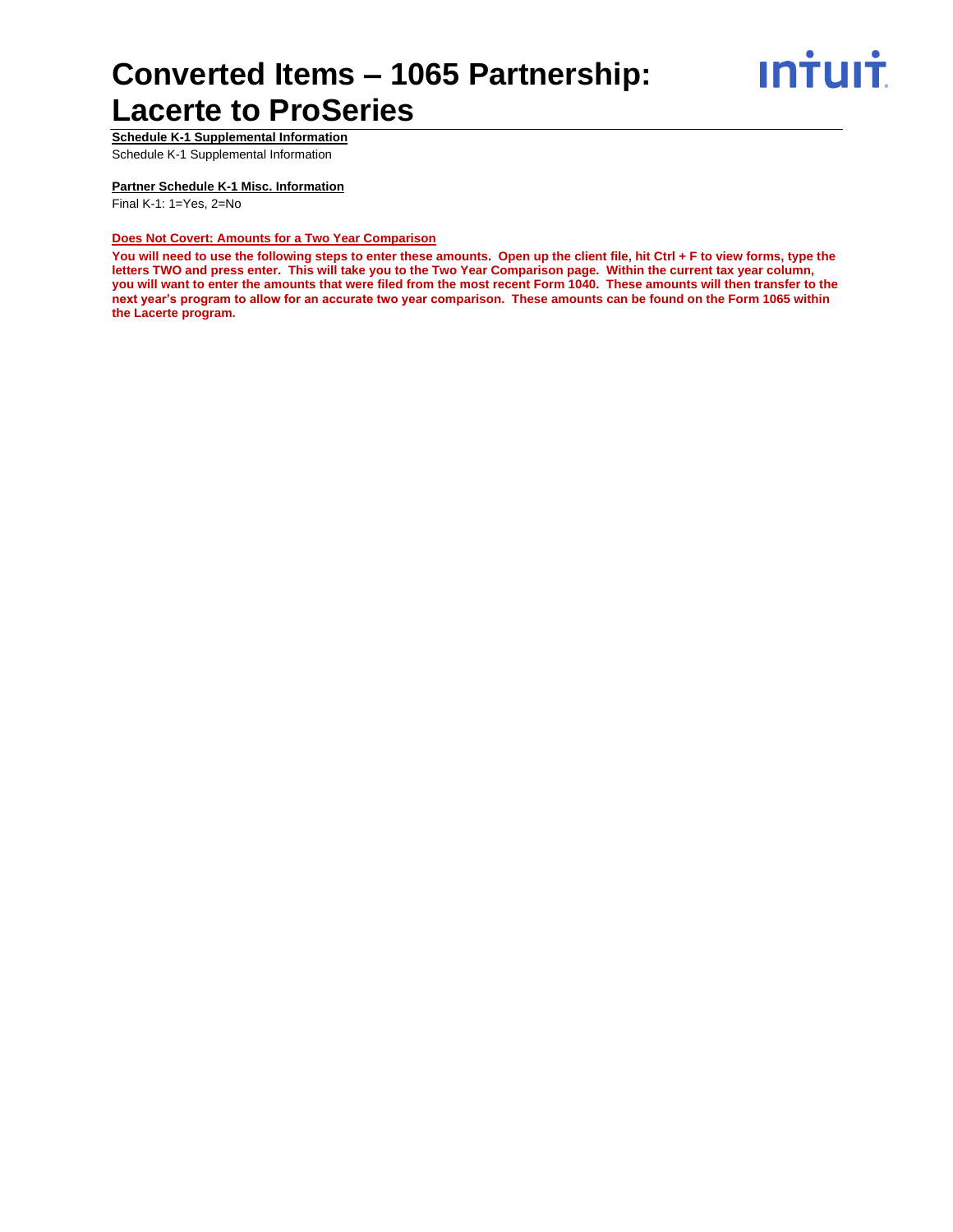

#### **Client Information**

General Corporation Information Fiscal Year End (mm) Date Incorporated (m/d/y) Business Code Business Activity Product or Service Accounting Method (Cash or Accrual) Other Method (Specify) Number of Shareholders

#### **Officer Information**

Officer Name Social Security Number Time Devoted to Business % of Common Stock Owned (xx.xx) % of Preferred Stock Owned (xx.xx)

# **Affiliations Schedule (851)**

Common Parent Name, if Different Affiliate General Information Voting Stock Information This Corporation Had More than One Class of Stock Outstanding This Member Had an Agreement in Existence by Which Persons that Were Not Members of the Affiliated Group Could Acquire Stock or Acquire Voting Power in the Corporation from this Corporation or another Corporation Percentage of the Value of the Outstanding Stock that the Person(s) could Acquire (xxx.xx) Percentage of the Value of the Outstanding Voting Stock that the Person(s) could Acquire (xxx.xx) If the Arrangement Was Associated, etc. (item 3d) (Press F1) Describe the Arrangements

#### **Miscellaneous / Other Information**

Title of Signing Officer Allow Preparer / IRS Discussion: Type of entity: Qualified Personal Service Corporation, or Consolidated Return or Personal Holding Company or Corporation is a Subsidiary in Affiliated/Controlled Group Parent Name Parent ID Number Foreign Person Owns Over 25% of Corporation's Stock Percentage Owned by Foreign Person (xxx.xx) Foreign Owner's Country Number of Forms 5472 Attached Direct Deposit of Refund Name of Bank (Memo Only) Routing Number Depositor Account Number Type of Account: Checking,Savings Print Corporation's Phone Number (from form 8050) Corporation Owned Foreign Disregarded Entity Foreign Partnership Name Foreign Partnership EIN Forms Filed Tax Matters Partner Number of Forms 8858 Attached Number of Forms 8865 Attached Distribution From or Grantor of Foreign Trust Corporation is a Shareholder of a Controlled Foreign Corporation Country of Foreign Bank Account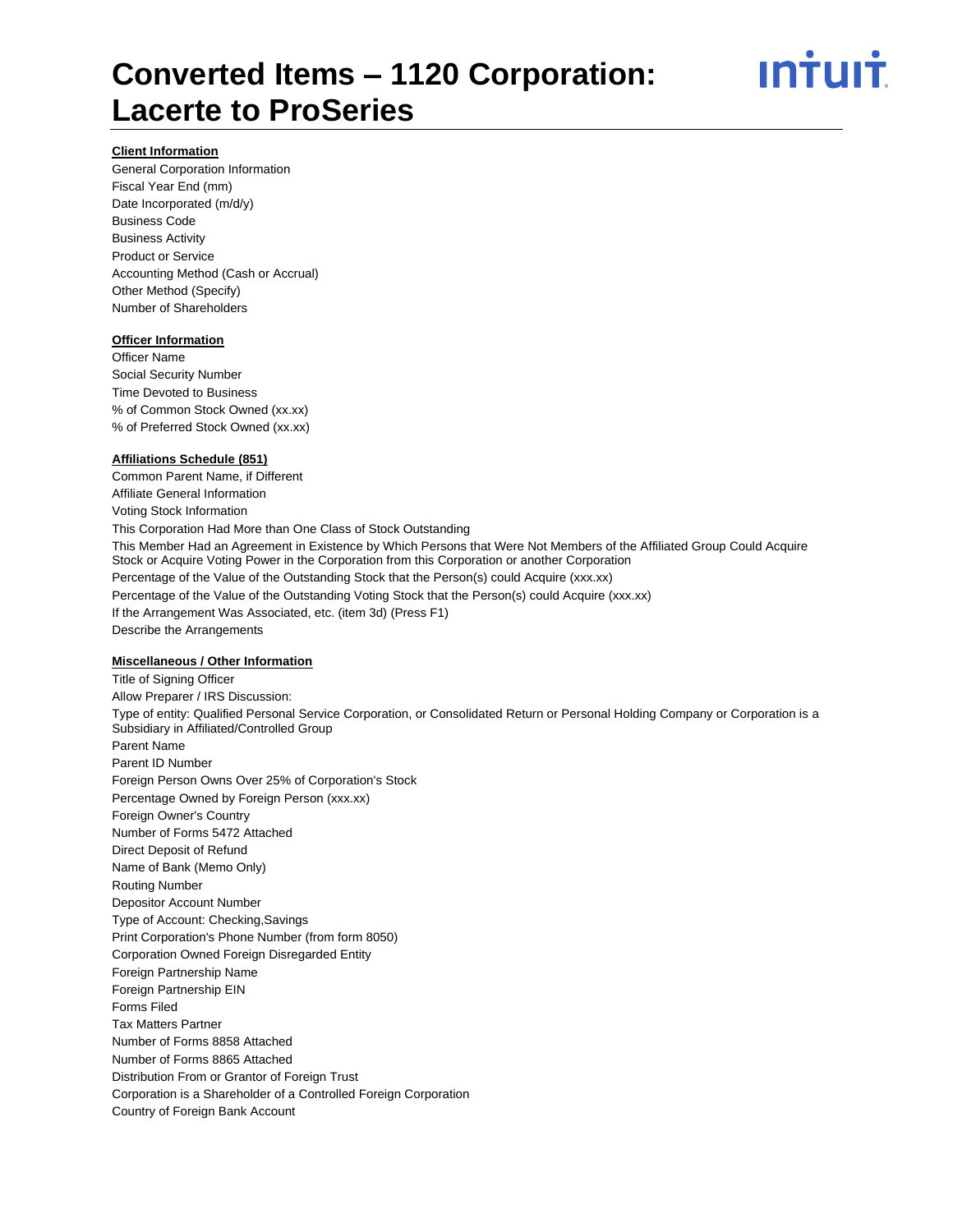

# **20% Direct or 50% Direct/Indirect Owners**

General Information about Owner Federal Identification Number % of Common Stock Owned (xxx.xx) % of Preferred Stock Owned (xxx.xx)

### **Foreign Owned Corporation Information (5472)**

Country of Incorporation Country(ies) of Filing Income Tax Return as a Resident Principal Country(ies) Where Business is Conducted Consolidated Filing of Form 5472 If Foreign Person Owned at Least 50% of the Reporting Corporation Direct 25% Shareholder(s) Ultimate Indirect 25% Shareholder(s) – General Information Related Party: General Information Principal Business Activity Code Principal Business Activity Principal Country(ies) Where Business is Conducted Country(ies) of Filing Income Tax Return as a Resident Type of Party: Foreign Person,U.S. Person Type of Relationship Information Reasonable Estimates are Used

### **Controlled Group Apportionment Consent**

Name ID Number Taxable Year Ended (m/d/y)

#### **Does Not Covert: Estimated Tax Payments**

**We do not convert any estimated payment that has been applied to the future tax year. You will need to use the following steps to enter this amount. Open up the client file, hit Ctrl + F to view forms, type the number 1 and press enter. This will take you to Form 1120 pages 1 and 2. Find the section titled "Tax, Refundable Credits and Payments" and find the line for Federal Overpayments credited to the future year. With this field highlighted, press Ctrl + D to override and type in the amount that needs to transfer to next year's program. This amount can be found at the bottom of page 1 of Form 1120.**

#### **Income**

Interest US Gov't interest included in Interest

#### **Cost of Goods Sold**

Additional Section 263A Costs Other Costs Ending Inventory Cost Lower of Cost or Market Other Method Rules of Section 263a Apply

# **Dispositions (Schedule D, 4797, Etc.)**

Description of Property Date Acquired (m/d/y or -m/d/y) Date Sold (m/d/y or -m/d/y) 1=Short-Term, 2=Long-Term Gross Profit Ratio (.Xxxx Or 100%) (Form 6252) Prior Years' Payments Ordinary Income Like- Kind Property Received – Description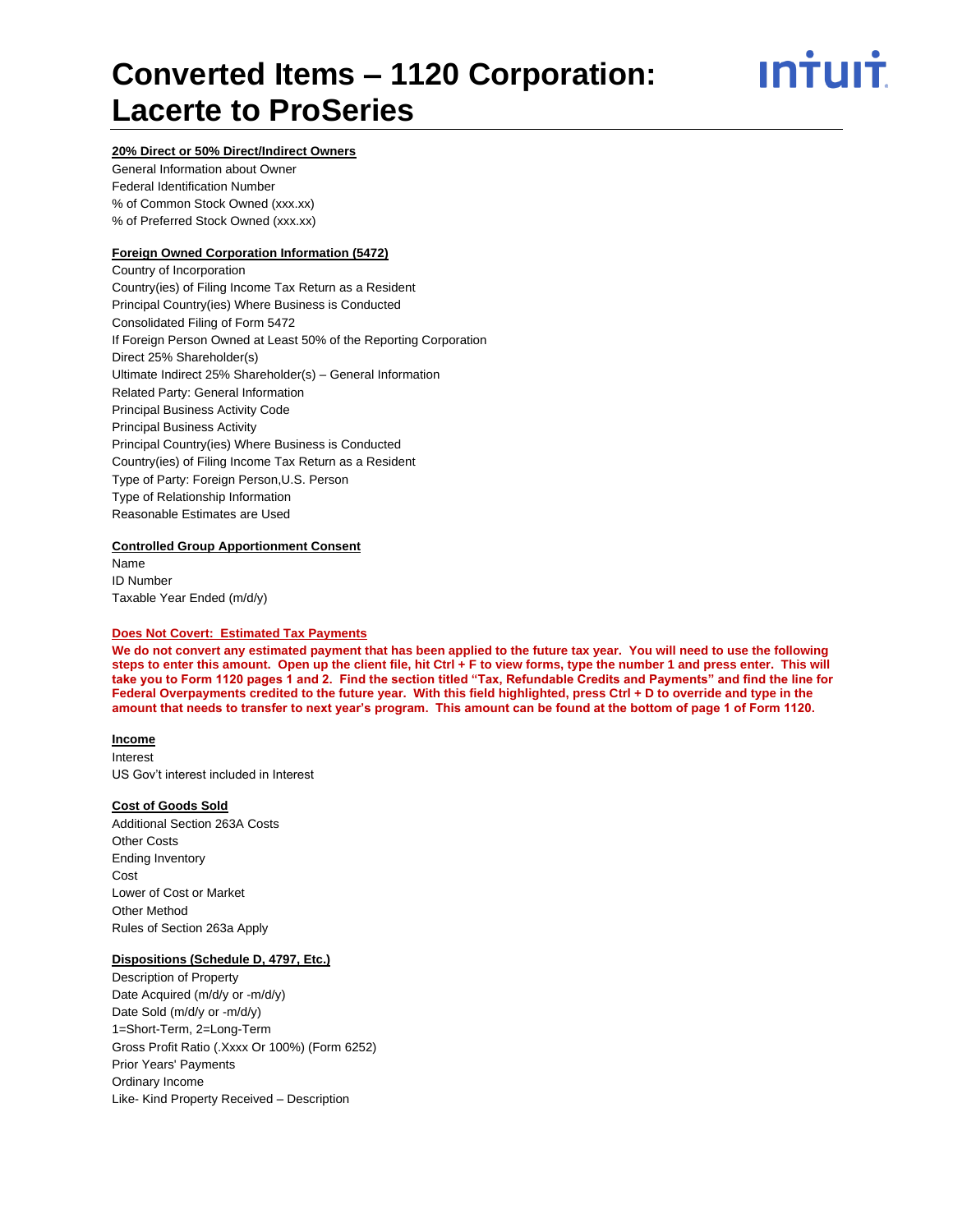

# **Dispositions (Schedule D, 4797, Etc.) (continued)**

Like-Kind Property Received – Date Property Identified (m/d/y) Like-Kind Property Received – Date Property Received (m/d/y) Related Party: General Information Relationship to Taxpayer Marketable Security

# **Does Not Covert: Schedule D/Form 4797 Carryovers**

**We do not convert any Capital Loss Carryovers. You will need to use the following steps to enter this amount. Open up the client file, hit Ctrl + F to view forms, type the letters CAR and press enter. There are fields for Capital losses and fields for 1231 losses on this sheet. You will need to enter the amounts to carryover to the future year in the far right column. This amount can be found on the General Information page within the Lacerte program.**

#### **K-1 Information**

Name of K-1 Entity Employer Identification Number Tax Shelter Registration Number

#### **Rental / Other Passive Activities**

Description of Property/Activity

#### **Does Not Covert: Unallowed Expenses**

**We do not convert any Unallowed Expenses for Form 8810. These will need to be entered in the future year program in the 8810 Form. These amounts can be found in the Passive Worksheets form within Lacerte.**

#### **Deductions Input**

Cash Contributions Taxes – Other

#### **Depreciation (4562)**

Description of Property Form **Category** Date Placed in Service Qualified Disaster Area Cost or Basis Method Life or Class Life 1=Half-Year, 2=Mid-Quarter Amortization Code Section Prior Section 179 Expense Prior Depreciation Basis Reduction (ITC, Etc.) AMT – Basis AMT – Real Property, 2=Leased Personal Property (Pre-1987) AMT – Current Depreciation AMT – Prior Depreciation (MACRS Only) ACE – Basis ACE – Life ACE – Current Depreciation (-1 if None) ACE – Prior Depreciation Percentage of Business Use (.xxxx) General Asset Account Election Alternative Depreciation System (ADS) 1=150% DB, 2=200% DB (% MACRS) 1=IRS Tables, 2=DB/SL Formula (MACRS) Qualified Indian Reservation Property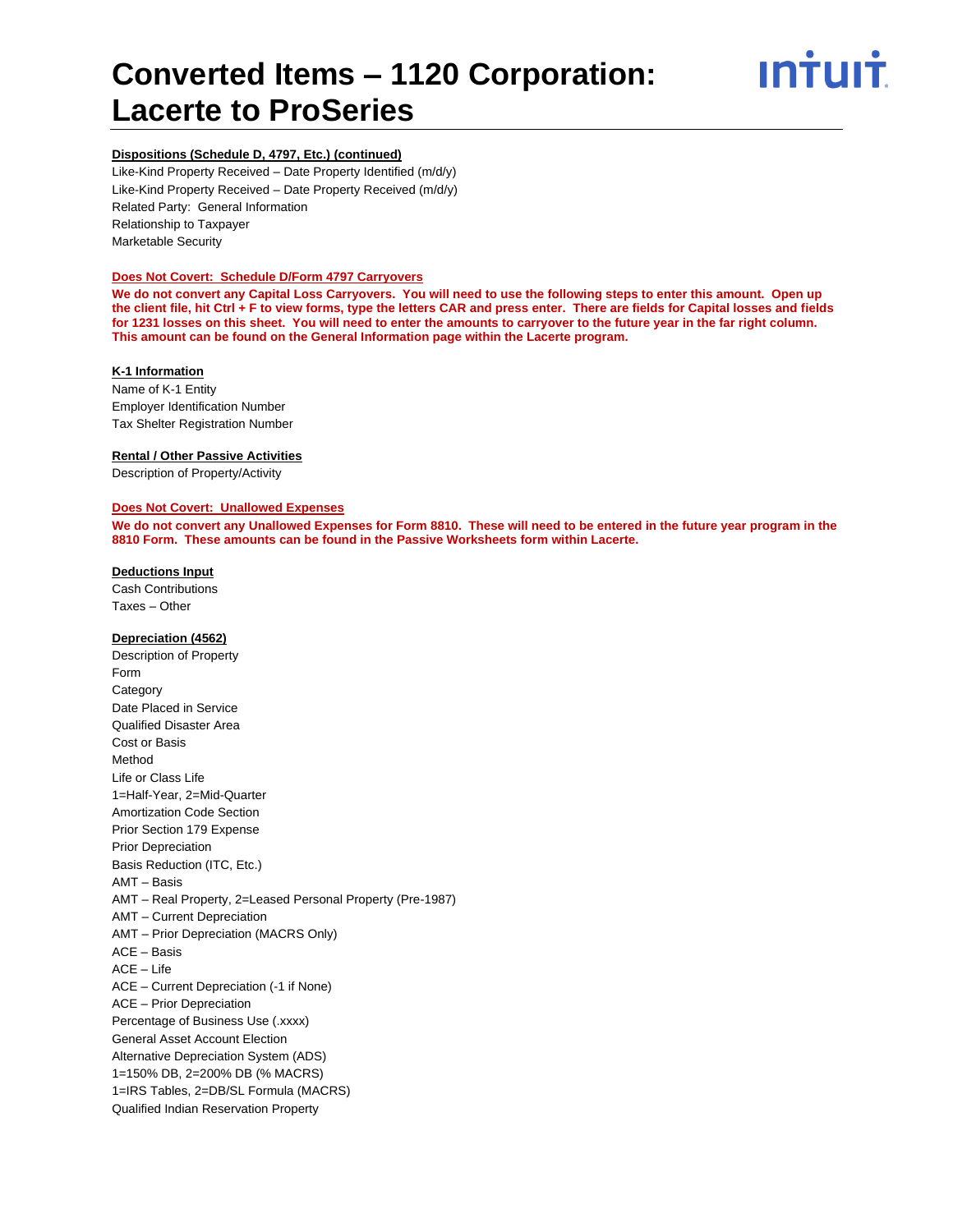

#### **Depreciation (4562) (continued)**

Listed Property Sport Utility Vehicle Over 6,000 Pounds Date Traded Date Sold or Disposed of (m/d/y or -m/d/y) Sales Price (-1 if None) Expenses of Sale Blank=1245, 1=1250, 2=1252, 3=1254, 4=1255 Section 1250 Applicable Percentage, if Not 100% (.xxx)

#### **Items to Note: Current Depreciation Calculations**

**Please see the cover page for information about current depreciation calculations**

#### **Does Not Covert: Net Operating Loss Carryovers and Contribution Carryovers**

**We do not convert any NOL or Contribution carryovers. You will need to use the following steps to enter this amount. Open up the client file, hit Ctrl + F to view forms, type the letters CARRY and press enter. You will then need to click on the Miscellaneous Carryovers worksheet link. Find the section titled "Form 1120" and find the line for Net Operating Losses. Under the far right column, type in the amount that needs to transfer to next year's program. This amount can be found on the General Information page within the Lacerte program.**

#### **Noncash Contributions**

Donee – General Information about Organization

#### **Does Not Covert: 3800 Credit Carryovers**

**Any credits from Form 3800 that are to be carried over to the future year will need to be entered manually in the next year's ProSeries program.**

#### **Schedule A (8609) / LIH Recapture (8611)**

Building ID Number Date Placed in Service (m/d/y) 1=Newly Constructed or Existing Building, 2=Section 42(e) Rehabilitation Expenditure Corporation Does Not Have Form 8609 Issued By the Housing Credit Agency Building Qualified as Part of Low-Income Housing Project and Met Section 42 Requirements: 1=Yes, 2=No Decrease in the Building's Qualified Basis for This Tax Year Eligible Basis from Form 8609, Part II, Line 7b Low-Income Portion (.xxxx) Credit Percentage from Form 8609, Part I, Line 2 (.xxxx) Maximum Housing Credit Available from Form 8609, Part I, Line 1b

#### **Does Not Covert: Minimum Tax Credit (8827)**

**Due to a computed Form 4626 for AMT not being converted, you will need to be mindful if your client can receive this credit next year. Amounts computed from Alternative Minimum Tax Form 4626 will need to be entered into next year's program, Form 8827, to calculate a potential credit.**

# **Alternative Minimum Tax (4626)**

Small Corporation Determination – Gross Receipts (3 Preceding Years) Corporation is a Former AMT Small Corporation Change Date (m/d/y) Small Corporation Exemption: 1=Yes, 2=No

### **Schedule PH**

Amounts Excluded Under Section 543(a)(1)(A), 543(a)(1)(B) Less Adjustments Described in Section 543(b)(2)(A) Less Adjustments Described in Section 543(b)(2)(B) War Profits and Excess Profits Taxes Not Deducted Names and Addresses of Persons Who Rented or Used Property Subject to 545(b)(6)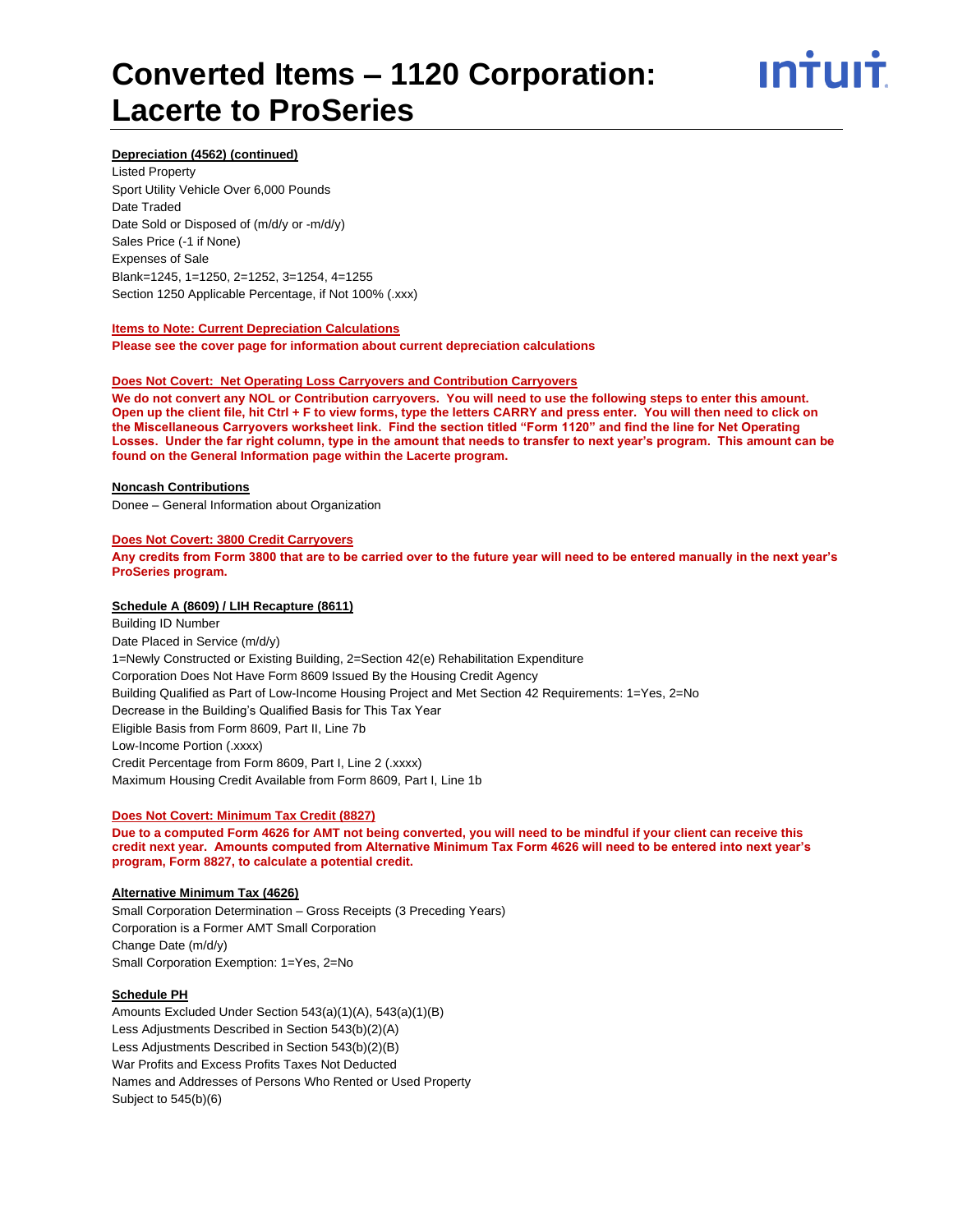

#### **Balance Sheet (Assets) – Ending Amounts Only**

Cash

Accounts Receivable Less Allowance for Bad Debts Inventories, if Different from Screen 14 U.S. Government Obligations Tax-Exempt Securities Other Current Assets Loans to Stockholders Mortgage and Real Estate Loans Other Investments Other Assets

### **Balance Sheet (Liabilities and Capital) – Ending Amounts Only**

Accounts Payable Mortgages, Notes Payable – Current Year Other Current Liabilities Loans from Stockholders Mortgages, Notes Payable – Long-Term Other Liabilities Preferred Stock Common Stock

#### **Does Not Covert: Buildings, Land, Intangible Assets, Depreciation and Retained Earnings:UnAppropriated**

**You will need to use the following steps to enter this amount. Open up the client file, hit Ctrl + F to view forms, type the number 3 and press enter. This will take you to Form 1120 pages 3, 4 and 5 within ProSeries. Go to page 5 and fill in any end of the year asset entries that are empty due. We only need end of the year amounts due to the beginning year getting discarded during the transfer to next year's program. These amounts can be found on the Form 1120 page 5 within the Lacerte program.**

#### **Schedule M-3**

Filing Schedule M-3 as Alternative Disclosure Under Rev. Proc. 2007-45 Did the corp. file SEC Form 10-K for its income statement period... Did the corp. prepare a certified audited non-tax-basis income statement... Did the corp. prepare a non-tax-basis income statement for the period... If Corporation's Income Statement Has Been Restated… Any of Corporation's Voting Common Stock is Publicly Traded Symbol of Primary U.S. Publicly Traded Voting Common Stock Stock's CUSIP Number Accounting Standard used Net Income or Loss from Non-includible Foreign Entities Net Income or Loss from Non-includible U.S. Entities Net Income or Loss from Other Includible Entities Complete Column A and Column D of parts II and III Income or Loss from Equity Method Foreign Corporations: Entity Name Gross Foreign Dividends Not Previously Taxed: Dividend Payer Subpart F, QEF, and Similar Income Inclusions: Entity Name Section 78 Gross-Up: Entity Name Gross Foreign Distributions Previously Taxed: Entity Name Income or Loss from Equity Method U.S. Corporations: Entity Name U.S. Dividends Not Eliminated in Tax Consolidation: Dividend Payer Minority Interest for Includible Corporations: Entity Name Income or Loss from U.S. Partnerships: Partnership Name Income or Loss from Foreign Partnerships: Partnership Name Income or Loss from Other Passthrough Entities: Entity Name Worthless Stock Losses Other Income / Loss Items with Differences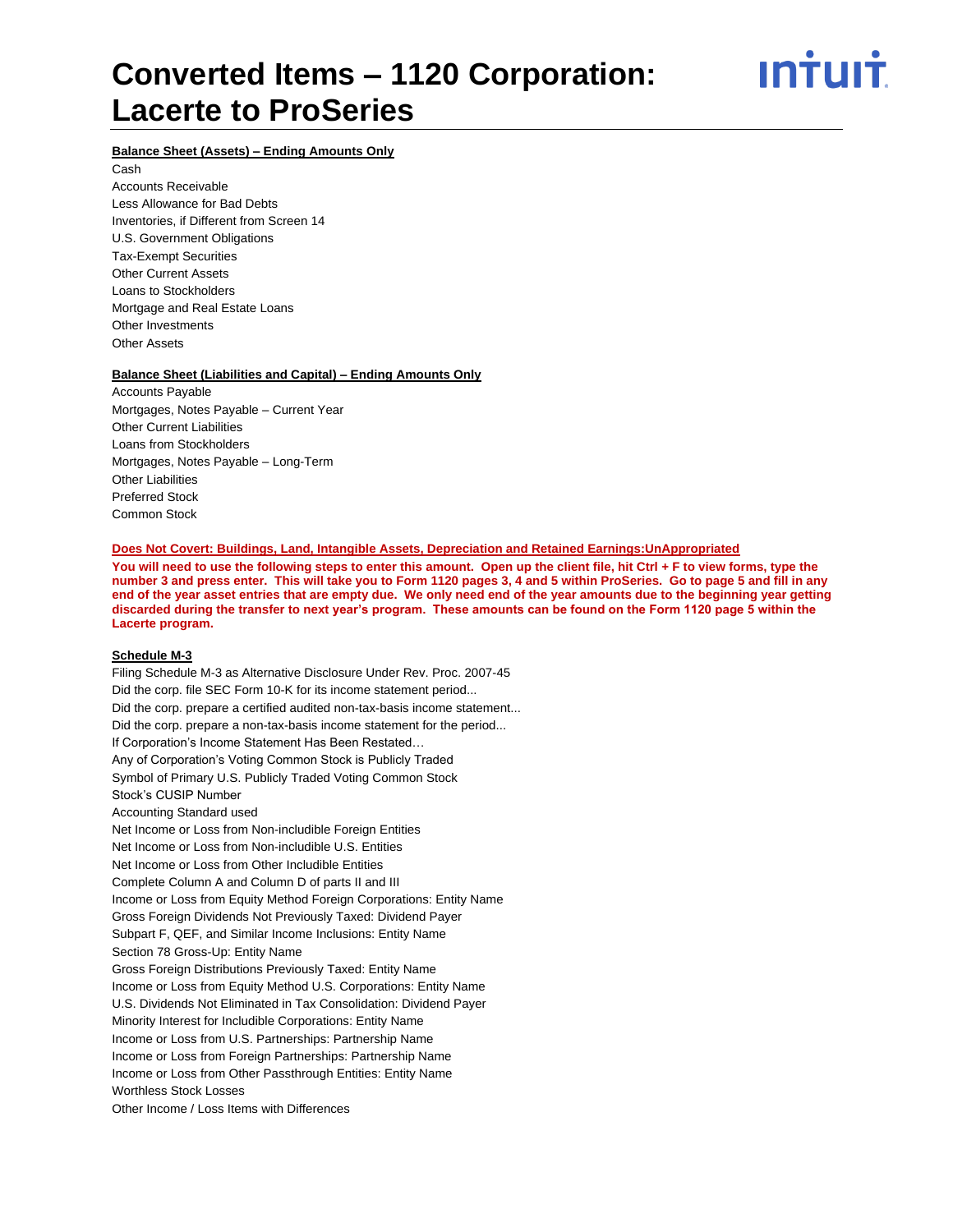

# **Schedule M-3 (continued)**

Research and Development Costs Section 118 Exclusion Other Expenses / Deduction Items With Differences

#### **Does Not Covert: Amounts for a Two Year Comparison**

**You will need to use the following steps to enter these amounts. Open up the client file, hit Ctrl + F to view forms, type the letters TWO and press enter. This will take you to the Two Year Comparison page. Within the current tax year column, you will want to enter the amounts that were filed from the most recent Form 1120. These amounts will then transfer to the next year's program to allow for an accurate two year comparison. These amounts can be found on the Form 1120 within the Lacerte program.**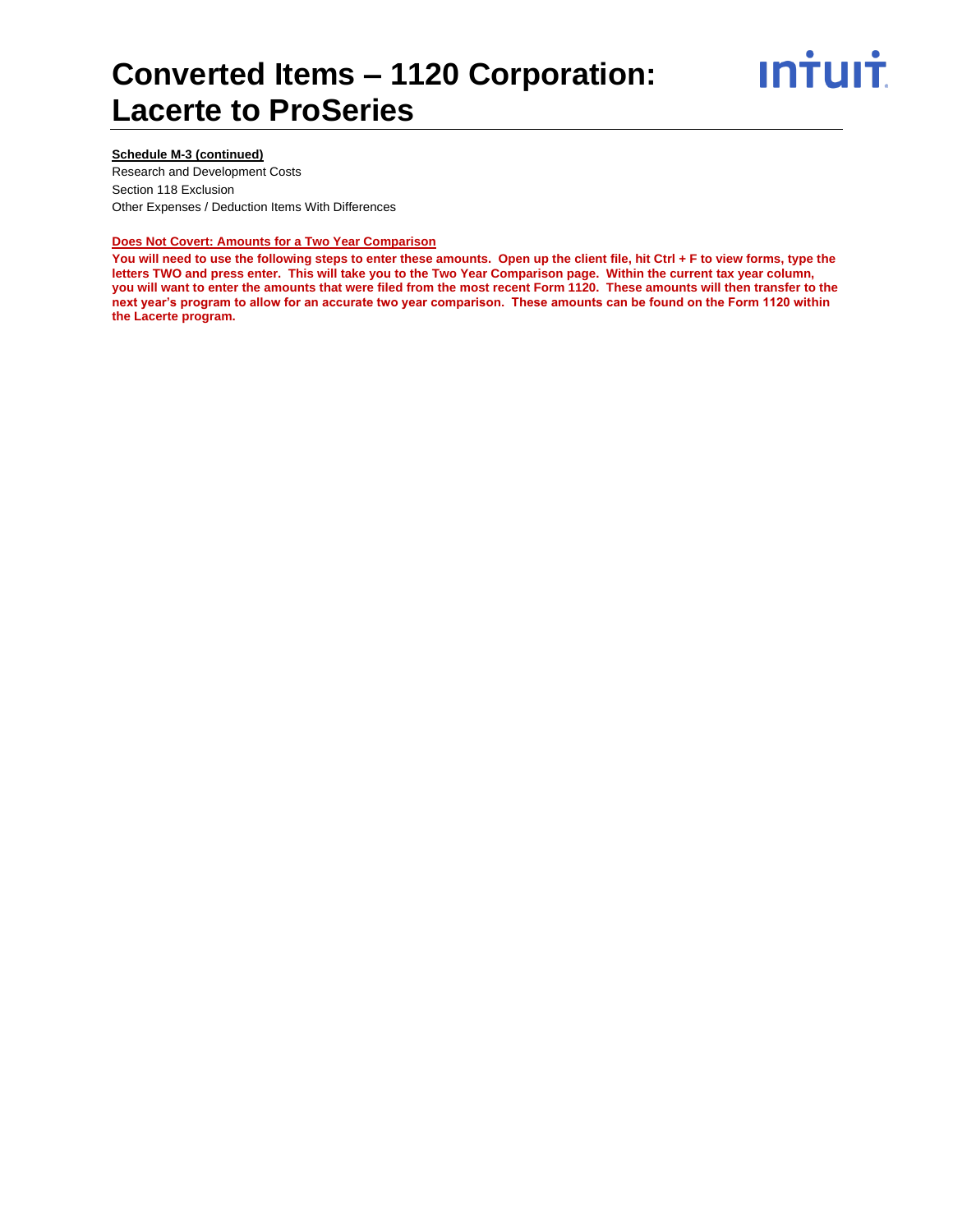<u>**Intuit**</u>

### **Client Information**

General S Corporation Information Date Incorporated (m/d/y) Date Elected S Corporation (m/d/y) Fiscal year end (month) Business Code Business Activity Product or Service Accounting Method Other Accounting Method State Return

# **Miscellaneous Info., Other Info. (Sch. B) Amended Return**

Title of Signing Officer Corp is electing to be an S-corp. beginning w/ this tax year Final Return Change in corporate name Change in corporate address Allow Preparer / IRS Discussion: 1=Yes, 2=No, 3=Blank Corp own directly or indirectly 50% or more of voting stock of domestic corp. Own Domestic Corporation – General Information Required to file 8918 Corp issued publicly offered debt instruments Member of controlled group (code 107) Corporation is Required to File Under Section 6111 Tax Shelter Registration Number Net Unrealized Built-In Gain – Federal Accum. Earnings and Profits at Year-End (code 117) Direct Deposit of Refund Routing Number Depositor Account Number Type of Account Print Corporation's Phone Number Corporation Owned Foreign Disregarded Entity Number of Forms 8858 Attached Number of Forms 8865 Attached Foreign Partnership Name Foreign Partnership EIN Foreign Partnership Forms Filed Foreign Partnership Tax Matters Partner Corporation is a Shareholder of Controlled Foreign Corp. Number of Forms 5471Attached Interest in Foreign Bank Account Name of Foreign Country Number of Forms 8873 Attached (Extraterritorial Income Exclusion) Was a qualified sub S subsidiary election terminated or revoked?

#### **Shareholder Information**

Identification Number Street Address **City** State ZIP Code Resident State Ownership %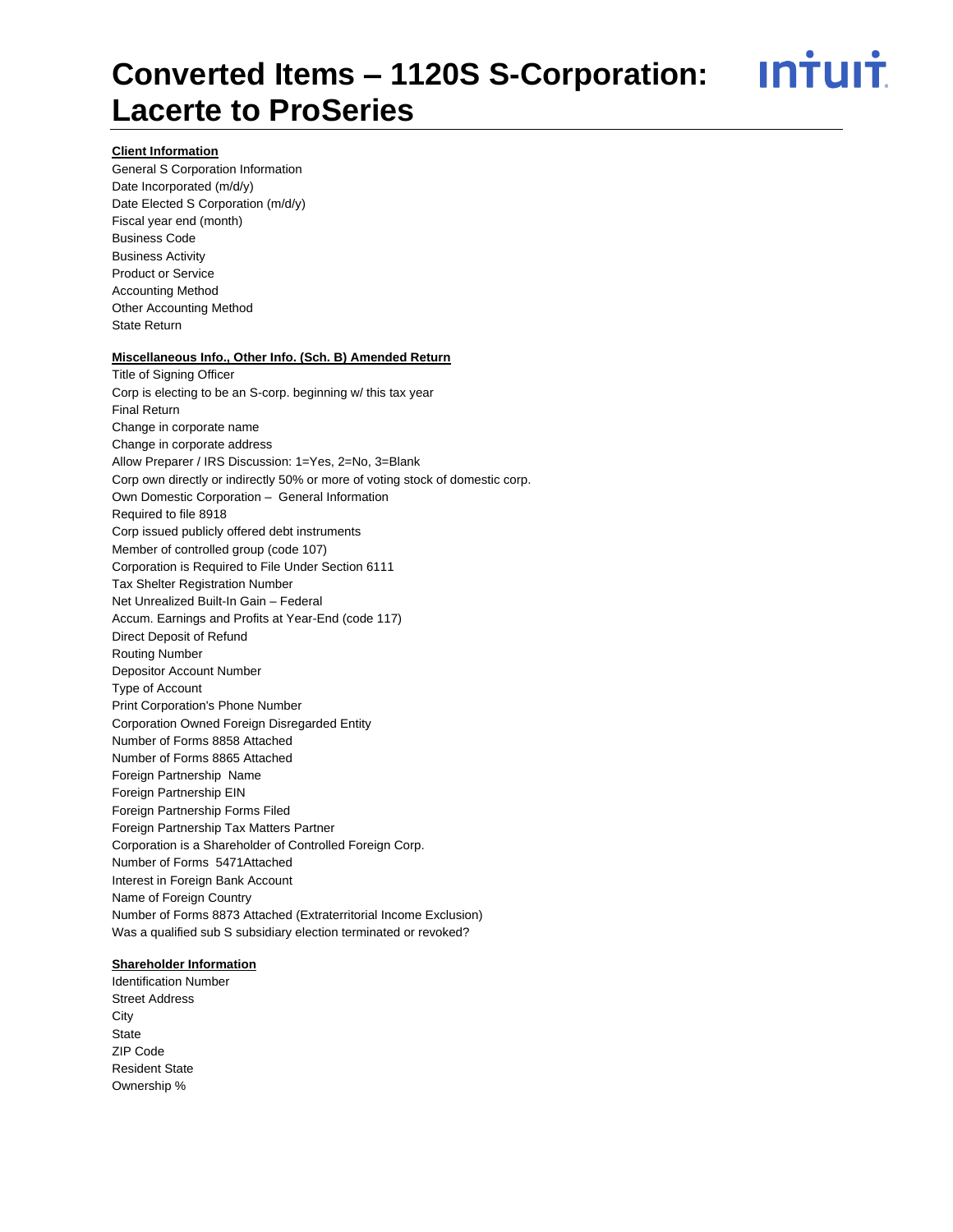<u>**INTUIT**</u>

# **Stock Ownership**

Shareholder Name Number of Shares Owned at Year End

#### **Shareholder's Basis**

Stock Basis at Beginning of Tax Year Prior Year Loss in Excess of Basis Principal Amount of Debt Owed to Shareholder at Beginning of Tax Year Debt Basis at Beginning of Tax Year, If Diff.

**Does Not Covert: Officer Information You will need to enter the officers in Form 1125-E**

#### **Does Not Covert: Estimated Tax Payments**

**We do not convert any estimated payment that has been applied to the future tax year. You will need to use the following steps to enter this amount. Open up the client file, hit Ctrl + F to view forms, type the number 1 and press enter. This will take you to Form 1120S pages 1 and 2. Find the line for Federal Overpayments credited to the future year. With this field highlighted, type in the amount that needs to transfer to next year's program. This amount can be found at the bottom of page 2 of Form 1120S.**

#### **Ordinary Income**

Other Income

#### **Cost of Goods Sold**

Additional Section 263A Costs Other Costs Ending Inventory Inventory Method: Cost Inventory Method: Lower of Cost or Market Inventory Method: Other Method Rules of Section 263A Apply

#### **Ordinary Deductions**

Taxes other Other-Ordinary Deductions Allocation Method (Mandatory) Other Information

#### **Depreciation (4562)**

Description of Property Form Activity Name or Number **Category** Gulf Opportunity Zone Asset: 1=Yes, 2=No Cost or Basis Method Life or Class Life 1=Half-Year, 2=Mid-Quarter Amortization Code Section Prior Section 179 Expense Prior Depreciation Basis Reduction (ITC, Etc.) AMT – Basis AMT – Real Property, 2=Leased Personal Property (Pre-1987) AMT – Prior Depreciation (MACRS Only) Percentage of Business Use (.xxxx) General Asset Account Election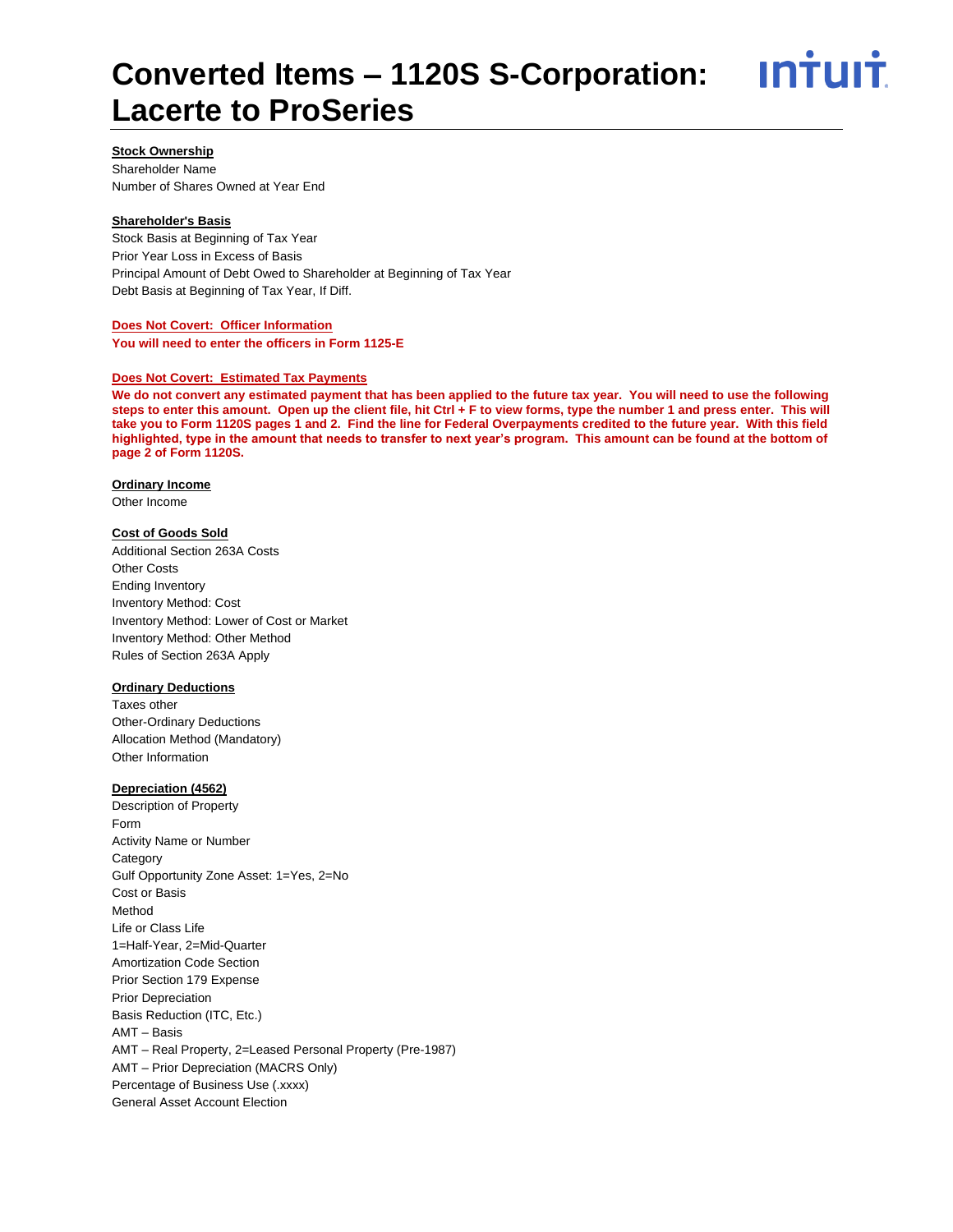<u>**INTUIT**</u>

# **Depreciation (4562) (continued)**

Alternative Depreciation System (ADS) 150% DB Instead of 200% DB (MACRS Only) 1=IRS Tables, 2=DB/SL Formula (MACRS) Qualified Indian Reservation Property Qualified Disaster Property Listed Property Sport Utility Vehicle Over 6,000 Pounds Date Sold or Disposed of (m/d/y or -m/d/y) Sales Price Expenses of Sale Simplified Method Blank=1245, 1=1250, 2=1252, 3=1254, 4=1255 Section 1250 Applicable Percentage, if Not 100% (.xxx) Total Gain (loss) Ordinary income portion under recapture rules

#### **Items to Note: Current Depreciation Calculations Please see the cover page for information about current depreciation calculations**

#### **Farm Income / Expenses**

Principal Product Employer ID Number (if Different) Agricultural Activity Code Accounting Method: Cash 2=Accrual Do Not Materially Participate Cost of Livestock, Produce Purchased During the Year Ending Inventory of Livestock, Etc.

#### **Schedule K Income and Deductions**

Other Income (Loss) Section 59(e) (2) Election Expenses Other Deductions

#### **Does Not Covert: 179 Carryover**

**You will need to use the following steps to enter this amount. Open up the client file, hit Ctrl + F to view forms, type the numbers 179 and press enter. This will take you to the Form 4562. At the very bottom of Part I, is a line that calculates what the 179 carryover to the next year will be. Highlight the field, press Ctrl + D to override and type in the amount that needs to transfer to next year's program. This amount can be found on Form 4562 page within the Lacerte program.**

#### **Rental Real Estate Activities (Form 8825) Worksheet**

Kind of Property Street address **City State** Zip Code Type of Property Other type of property Delete Next Year Other Expenses

#### **Dispositions (Schedule D, 4797, Etc.)**

Description of Property Date Acquired (m/d/y or -m/d/y) Date Sold (m/d/y or -m/d/y) Short-Term, 2=Long-Term Gross Profit Ratio (.xxxx Or 100%) (6252)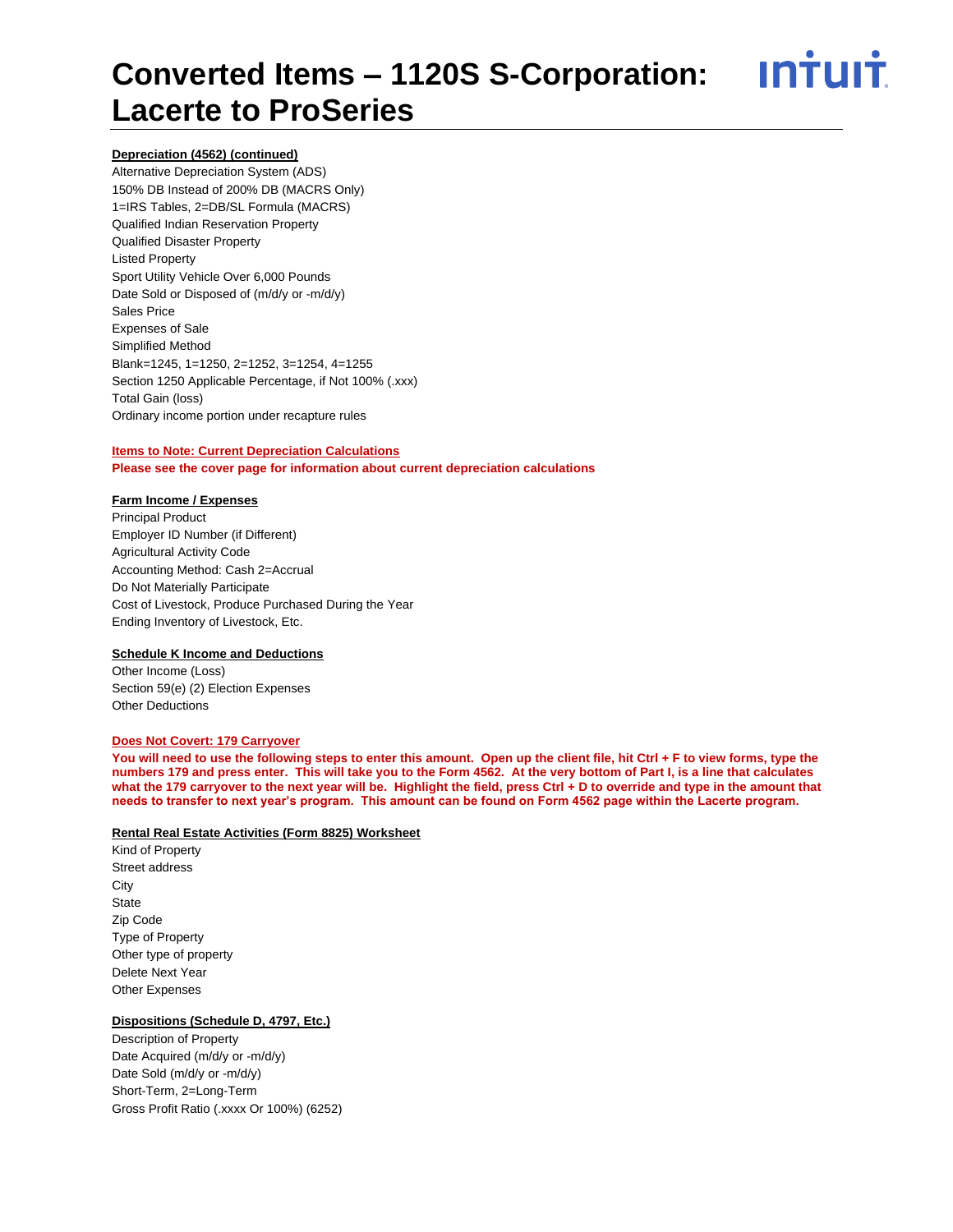<u>ıntuıt</u>

# **Dispositions (Schedule D, 4797, Etc.) (continued)**

Prior Years' Payments Ordinary Income (-None, Triggers 4797) Disposition of Asset With Prior Section 179 Expense Like-Kind Property Received: Description Like-Kind Property Received: Date Property Identified (m/d/y) Like-Kind Property Received: Date Property Received (m/d/y) Related Party: Name Related Party: Street Address Related Party: City Related Party: State Related Party: ZIP Code Taxpayer ID Number Relationship to Taxpayer Marketable Security

### **Noncash Contributions (8283)**

Name of Charitable Organization Donee: Street Address, City, State, and Zip Code

#### **Credits (Schedule K)**

Real Estate Rehabilitation Expenditures Rental Real Estate Credits Other Rental Credits Other Credits and Credit Recapture 8941: Individuals Considered Employees

#### **Schedule A (8609) / LIH Recapture (8611)**

Kind of Building Building ID Number Date Placed in Service (m/d/y) Newly Constructed or Existing Building, 2=Section 42(e) Rehabilitation Expenditure S Corporation Does Not Have Form 8609 Issued By the Housing Credit Agency Building Qualified as Part of a Low-Income Housing Project and Met Section 42 Requirements: Yes, 2=No Decrease in the Building's Qualified Basis for This Tax Year Eligible Basis from Form 8609, Part II, Line 7b Low-Income Portion (Line 2) (.xxxx) Credit Percentage from Form 8609, Part I, Line 2 (.xxxx) Maximum Housing Credit Available from Form 8609, Part II, Line 1b

# **Other Schedule K Items**

Foreign Transactions – Foreign Country Foreign Income Sourced at Corporate Level – Listed Categories Deductions Allocation/Apportionable at Corporate Level – Listed Categories Reduction in Taxes Available for Credit Other Foreign Transactions Other AMT Items Other Items and Amounts (Line 17d)

#### **Balance Sheet (Assets) – Ending Amounts Only**

Cash Accounts Receivable Less Allowance for Bad Debts Inventories, if Different from Screen 14 U.S. Government Obligations Tax-Exempt Securities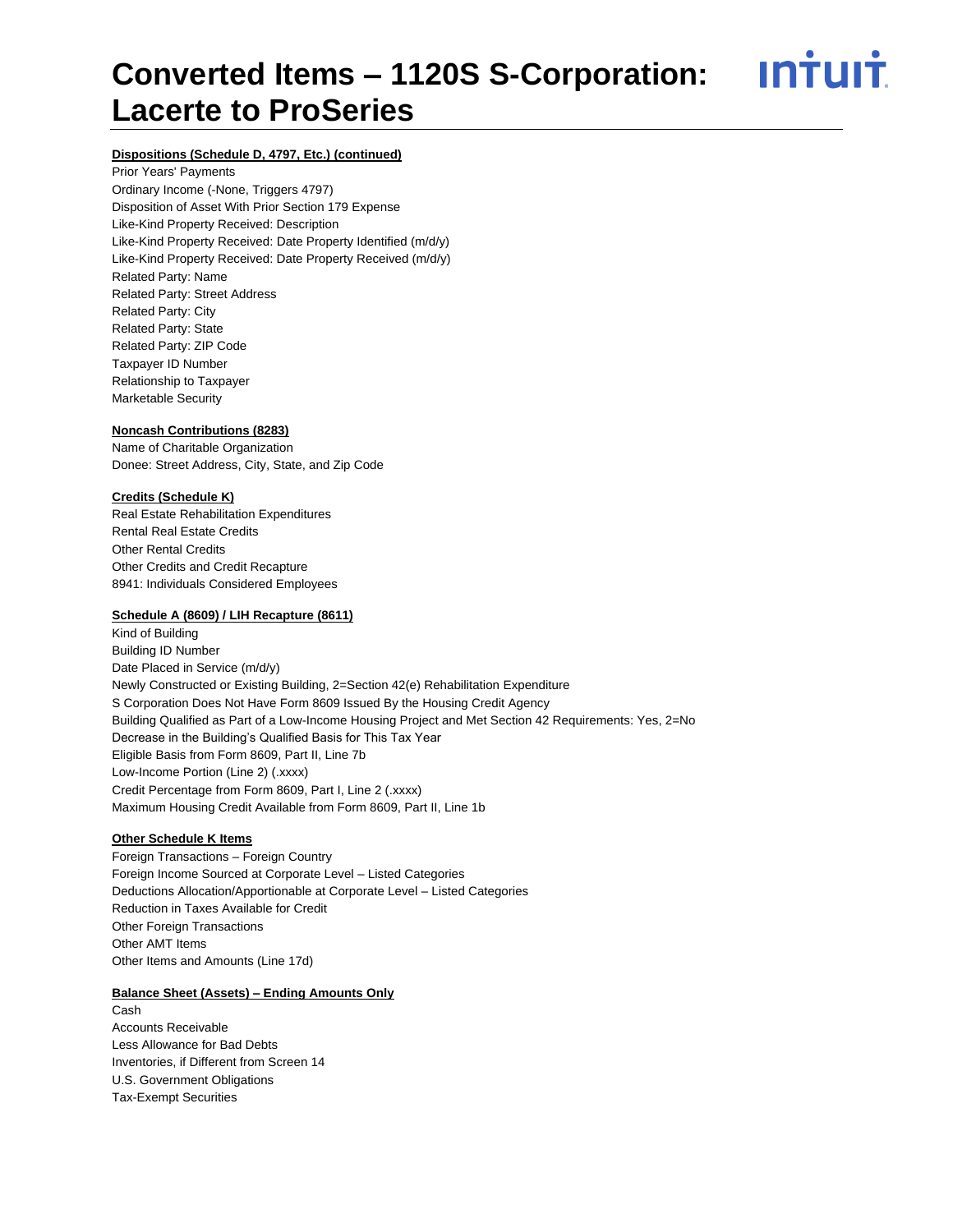<u>ıntuıt</u>

#### **Balance Sheet (Assets) – Ending Amounts Only (continued)**

Other Current Assets Loans to Shareholders Mortgage and Real Estate Loans Other Investments Buildings and Other Depreciable Assets Less Accumulated Depreciation Depletable Assets Less Accumulated Depletion Land (Net of Any Amortization) Intangible Assets Less Accumulated Amortization Other Assets

#### **Does Not Covert: Buildings, Land, Intangible Assets and Depreciation**

**You will need to use the following steps to enter this amount. Open up the client file, hit Ctrl + F to view forms, type the number 3 and press enter. This will take you to Form 1200S pages 3, 4 and 5 within ProSeries. Go to page 4 and fill in any end of the year asset entries that are empty due. We only need end of the year amounts due to the beginning year getting discarded during the transfer to next year's program. These amounts can be found on the Form 1120S page 4 within the Lacerte program.**

#### **Balance Sheet (Liabilities and Capital – Ending Amounts Only**

Accounts Payable Mortgages, Notes Payable – Current Year Other Current Liabilities Loans from Shareholders Mortgages, Notes Payable – Long-Term Other Liabilities Capital Stock Additional Paid-in Capital Total Retained Earnings Adjustments to Shareholders' Equity Less Cost of Treasury Stock

# **Schedule M-2**

Other Additions Other Reductions Other Adjustments Account (Schedule M-2) – Beginning Balance Shareholder Undistributed Taxable Income (Schedule M-2) – Beginning Balance Other Retained Earnings (Schedule L) – Beginning Balance

#### **Schedule M-3 Input Screen**

Schedule M-3: Force, 2=Suppress Filing Schedule M-3 as alternative disclosure under Rev. Proc. 2004-45 Did the corp. prepare a certified audited non-tax-basis income statement? If Income statement was prepared Type of Income statement prepared Worldwide consolidated net income (loss) Accounting standards used for line 4a Net income/loss from Non includible foreign entities Net income/loss from Non includible U.S. entities Net income/loss of other foreign disregarded entities Net income/loss of other U.S. disregarded entities Net income/loss of other qualified sub S subsidiaries Adjustment to eliminations of transactions between incredible entities Adjustment to reconcile income statement period to tax year Other adjustments to reconcile to amount on line 11